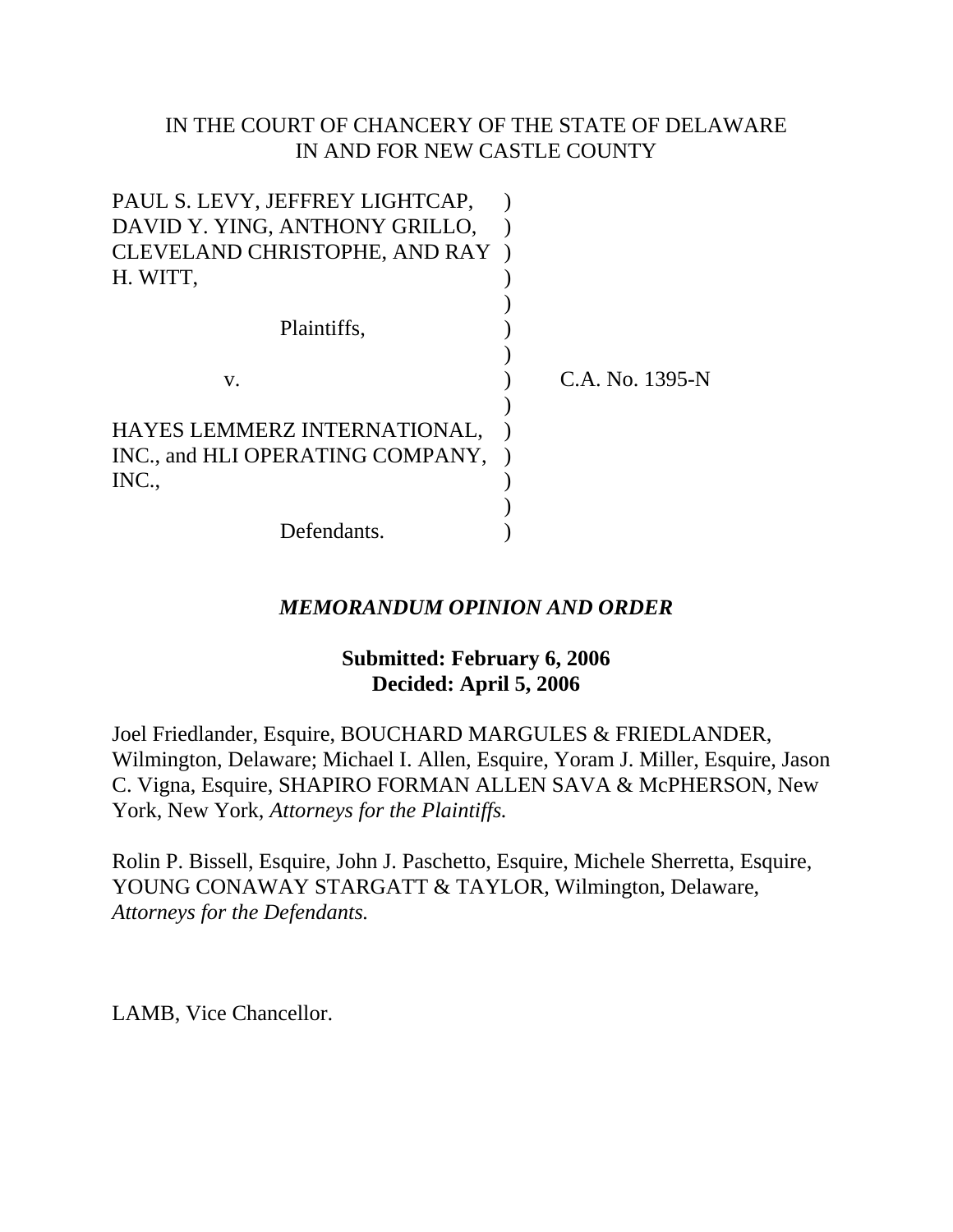The plaintiffs in this case, former outside directors of a public company engaged in the automobile supply trade, were sued by both stockholders and bondholders of that company for various statutory violations and breaches of fiduciary duty when the company was forced to reveal that its financial statements for the years 1999-2001 contained materially misleading information. In May 2005, those former directors settled the claims against them for \$27.5 million, paying \$7.2 million of that sum out of their own pockets.

The corporation which the plaintiffs served entered Chapter 11 bankruptcy in 2001, and emerged two years later as the operating subsidiary of a new entity. When the plaintiffs sought indemnification for the settlement amount under the old corporation's bylaws, under their individual indemnification agreements, and under the bankruptcy reorganization plan, both the old company and the new holding company refused. In response, the directors filed this suit on June 3, 2005, seeking an order requiring both the old and new companies to indemnify them for their settlement expenses. The defendants moved to dismiss that action pursuant to Court of Chancery Rule 12(b)(6). After the plaintiffs amended their complaint on September 29, 2005, the defendants renewed their motion to dismiss or alternatively to stay the plaintiffs' indemnification actions until the claimants satisfy various procedural hurdles the companies claim are required. The court heard argument on that motion on February 6, 2006.

1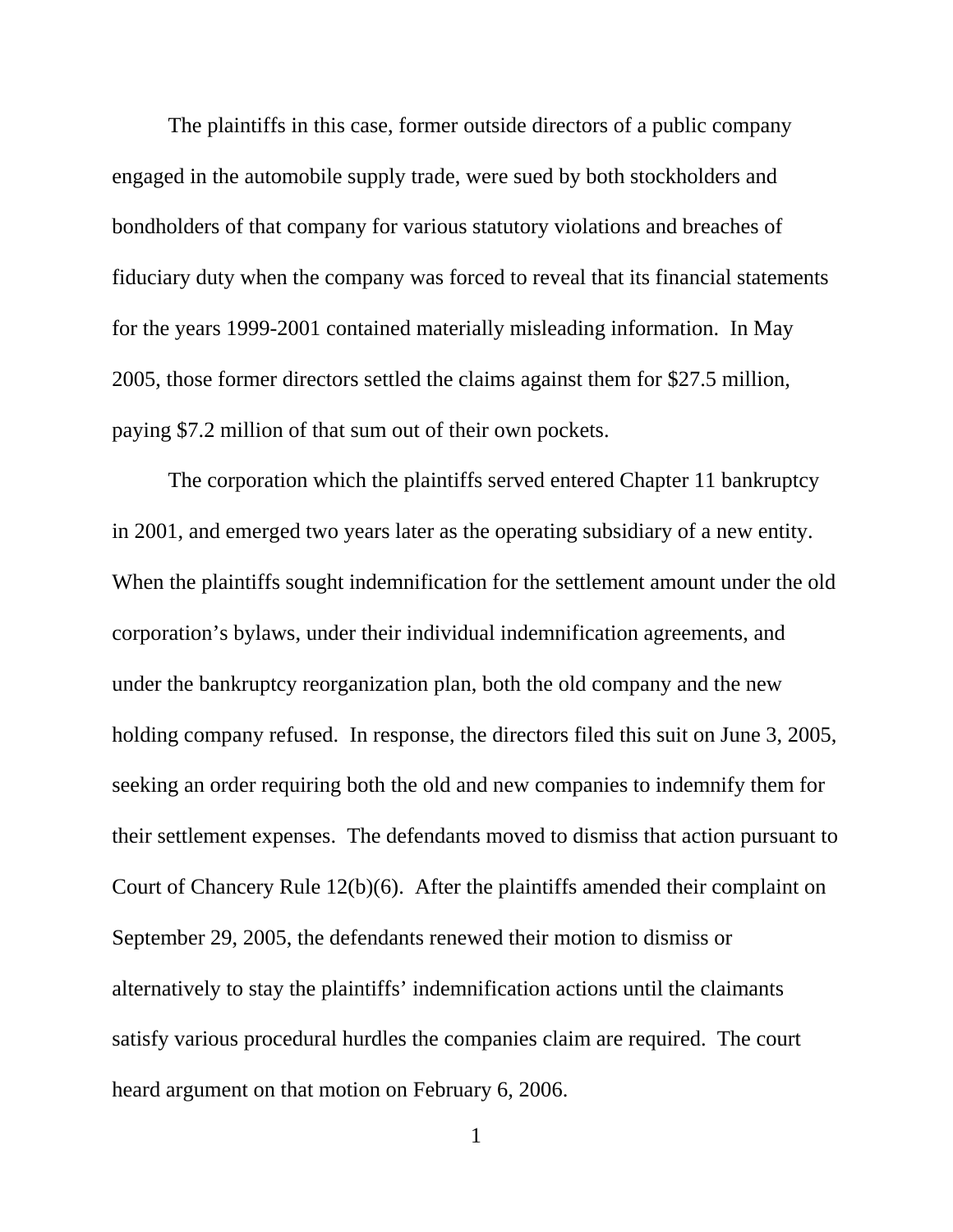In this opinion, the court dismisses the plaintiffs' claims as to the new holding company, which the court finds as a matter of law has no obligation to indemnify its predecessors' former directors and officers. However, the court denies the motion to dismiss as to the old company because the court finds that the directors have a right to proceed with their claim for indemnification at this time.

The amounts sought by these former outside directors are certainly large. But the size of the settlement payments does not lessen the duty of the current directors to make a good faith judgment as to whether the putative indemnitees are entitled to be indemnified by the corporation for the amounts they were required to pay to settle the actions arising out of the company's financial restatement.

#### **I.**

### A. The Parties

Throughout all relevant periods, Hayes Lemmerz International, Inc., referred to in this opinion as "Old Hayes," was a publicly traded manufacturer of wheels and other auto parts. As described in greater detail below, Old Hayes entered into bankruptcy in December of 2001. After the company emerged from that reorganization on June 3, 2003, the business of Old Hayes, now an operating subsidiary, was carried forward by a successor company also called Hayes Lemmerz International, Inc., referred to in this opinion as "New Hayes." Both Old and New Hayes are defendants in this action.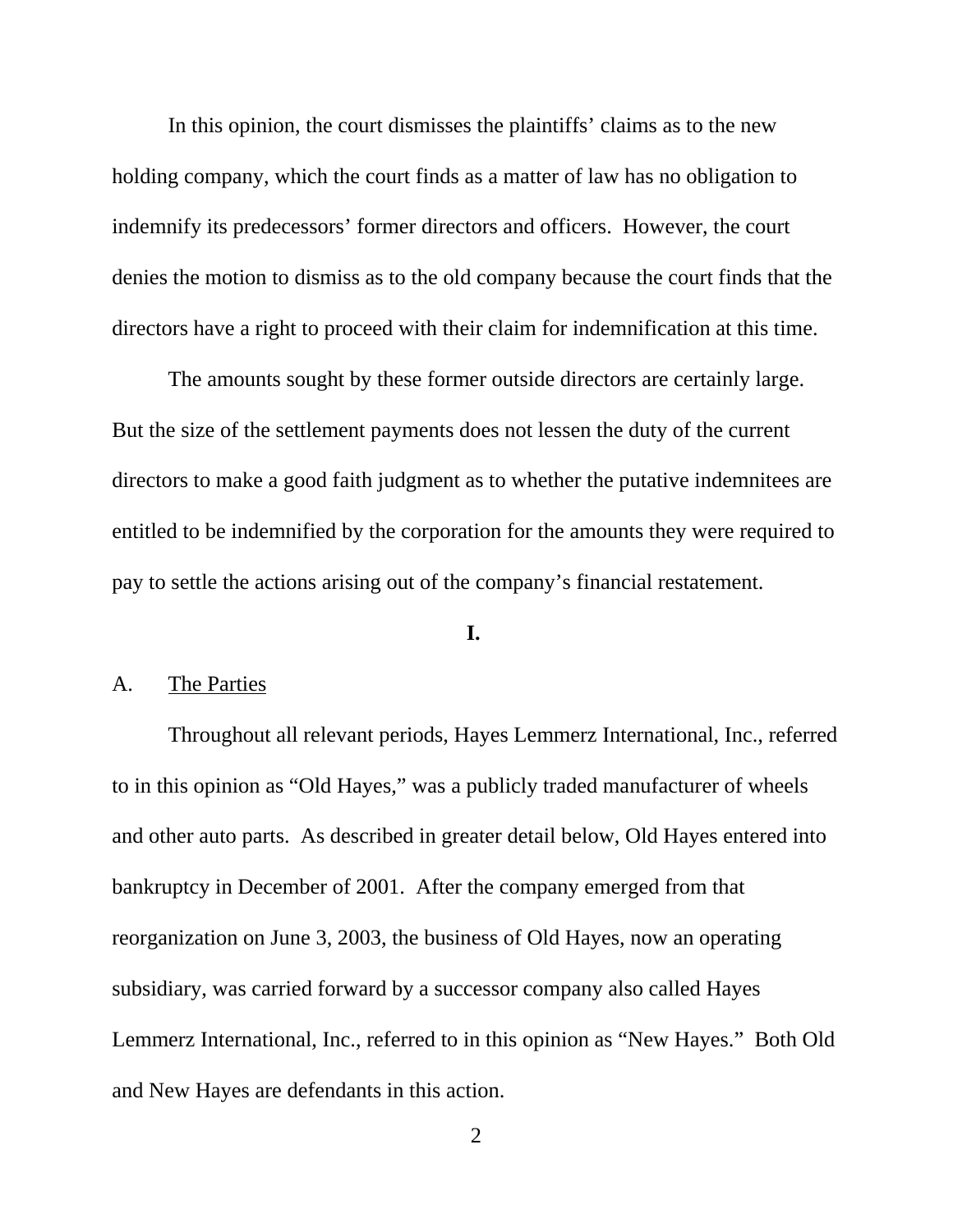The plaintiffs in this case, Paul S. Levy, Jeffrey Lightcap, David Y. Ying, Anthony Grillo, Cleveland Christophe, and Ray H. Witt, are all former outside directors of Old Hayes. Christophe and Levy served on the Old Hayes board of directors from 1996 to 2003. Lightcap and Ying served on the board from 1997 to 2003. Witt served on the board from 1999 to June 2001, and Grillo served from 1999 to July 2001.

# $B.$  The Facts<sup>1</sup>

### 1. Accounting Irregularities And The Class Actions Against Old Hayes

On August 9, 2001, the chief executive officer of Old Hayes brought certain potentially troublesome accounting issues to the attention of the board of directors,<sup>2</sup> which quickly authorized a full investigation by the law firm of Skadden, Arps, Slate, Meagher & Flom LLP and the accountants Ernst & Young, LLP. Over the ensuing weeks, the investigating team conducted extensive interviews, reviewed many documents, and reported to the audit committee and to the Old Hayes board.

While this investigation was ongoing, Old Hayes publicly announced its audit committee's conclusion that the company's reported financial results for

<sup>&</sup>lt;sup>1</sup> The facts recited in this opinion are taken from the well-pleaded allegations of the Amended Complaint ("Compl."), unless otherwise noted, and are presumed to be true for the purposes of this motion.

 $2^2$  Compl.  $\P$  21.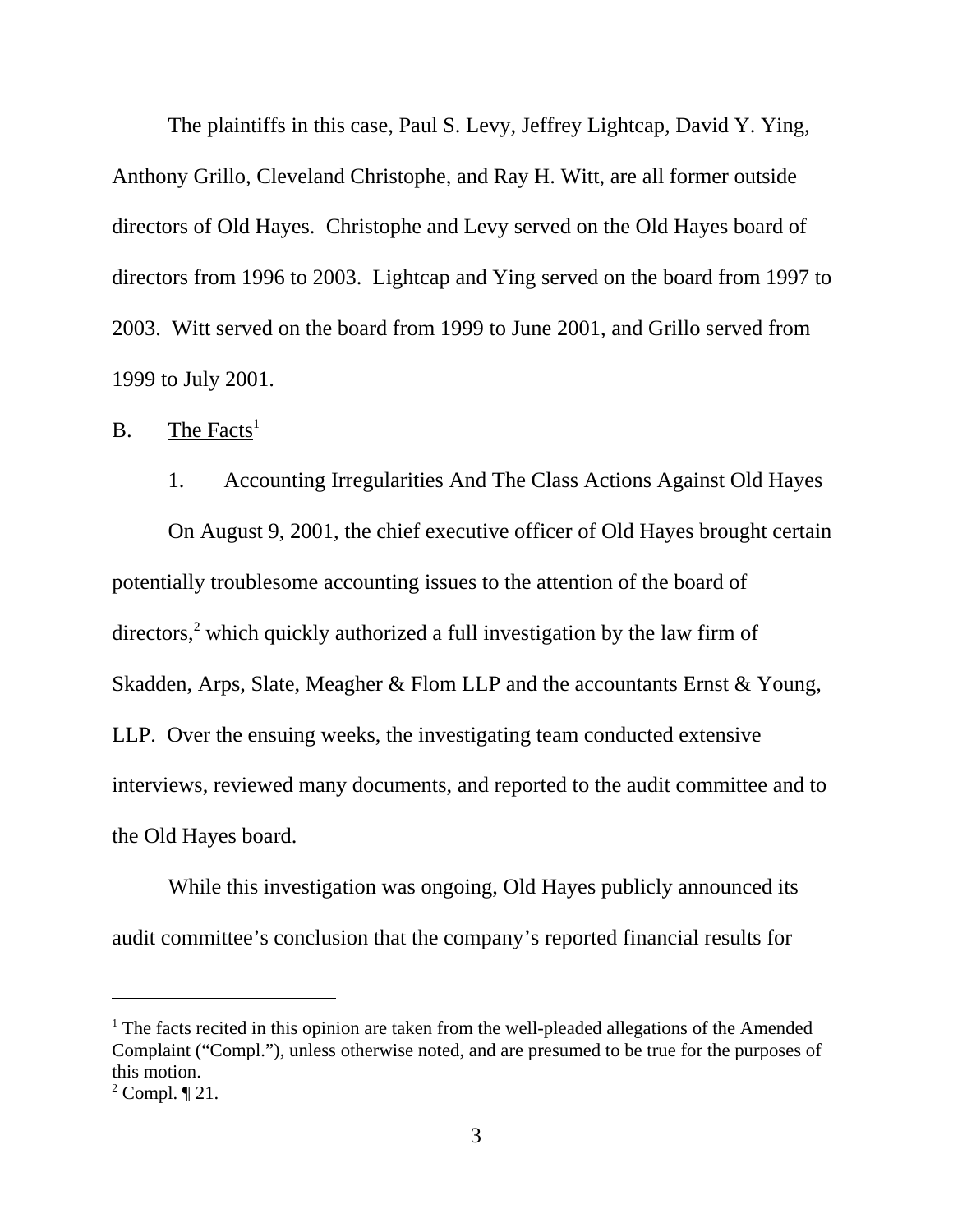fiscal year 2000 and the first quarter of 2001 were incorrect and would have to be restated. The next day, September 6, 2001, Helen Korinsky sued Old Hayes, its executive officers, its outside directors, and certain other defendants, alleging that various of those parties violated Section 10(b), Rule 10b-5, and Section 20(a) of the Securities Exchange Act and the regulations promulgated thereunder. That action and several others filed by Old Hayes stockholders were consolidated into a single case captioned *In re Hayes Lemmerz International, Inc. Equity Securities Litigation*, <sup>3</sup> seeking in excess of \$50 million in damages and other relief related to the decline in the price of the company's equity securities following the announced restatement.

On December 13, 2001, Old Hayes issued another press release announcing that the restatement process was substantially complete, and the company had concluded that its financial results for the fiscal year 1999, including the related quarterly periods, would also have to be restated. On May 4, 2002, Pacholder High Yield Fund, Inc. sued Old Hayes's executive officers, its current and former directors (including all the plaintiffs in this case), Hayes's auditors, and the underwriters of Hayes's 1999 through 2001 bond offerings on behalf of itself and others similarly situated, alleging that in connection with the misstated financials

<sup>3</sup> No. 01-CV-73433 (E.D. Mich. Sept. 6, 2001).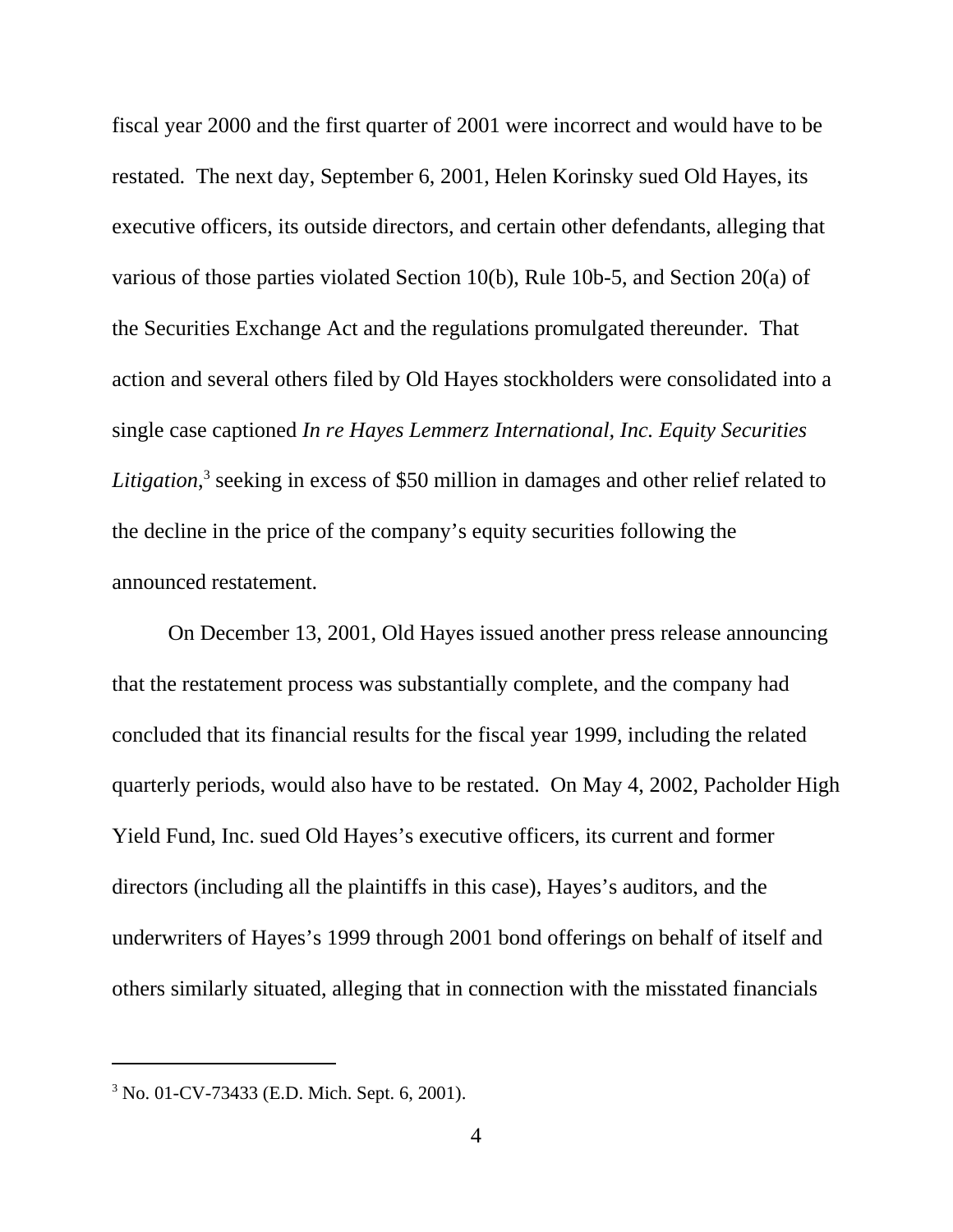those parties violated various sections of the securities laws. The plaintiffs in this so-called bondholder action, captioned *Pacholder High Yield Fund, Inc. v. Cucuz*, 4 sought several hundred million dollars in damages and other relief related to the decline in the price of the company's debt securities after the company announced its restatements. The two class actions, namely the stockholder action first filed by Korinsky and the Pacholder bondholder action, were consolidated for pre-trial purposes on February 19, 2004.

#### 2. The Old Hayes Bankruptcy

On December 15, 2001, Old Hayes filed a petition in the United States Bankruptcy Court for the District of Delaware for protection pursuant to Chapter 11 of the United States bankruptcy code. As part of this process, Old Hayes negotiated with its stakeholders to fashion its reorganization plan, which was approved by the bankruptcy court on May 12, 2003.

In part, the reorganization plan excluded the former directors of Old Hayes from any release of Old Hayes's indemnification obligations in the bankruptcy, but capped those potential obligations at \$10 million beyond the amount paid pursuant to Old Hayes's directors and officers ("D&O") insurance policies. Section 11.7 of the reorganization plan stated, in relevant part:

<sup>4</sup> No. 02-CV-71778 (E.D. Mich. May 4, 2002).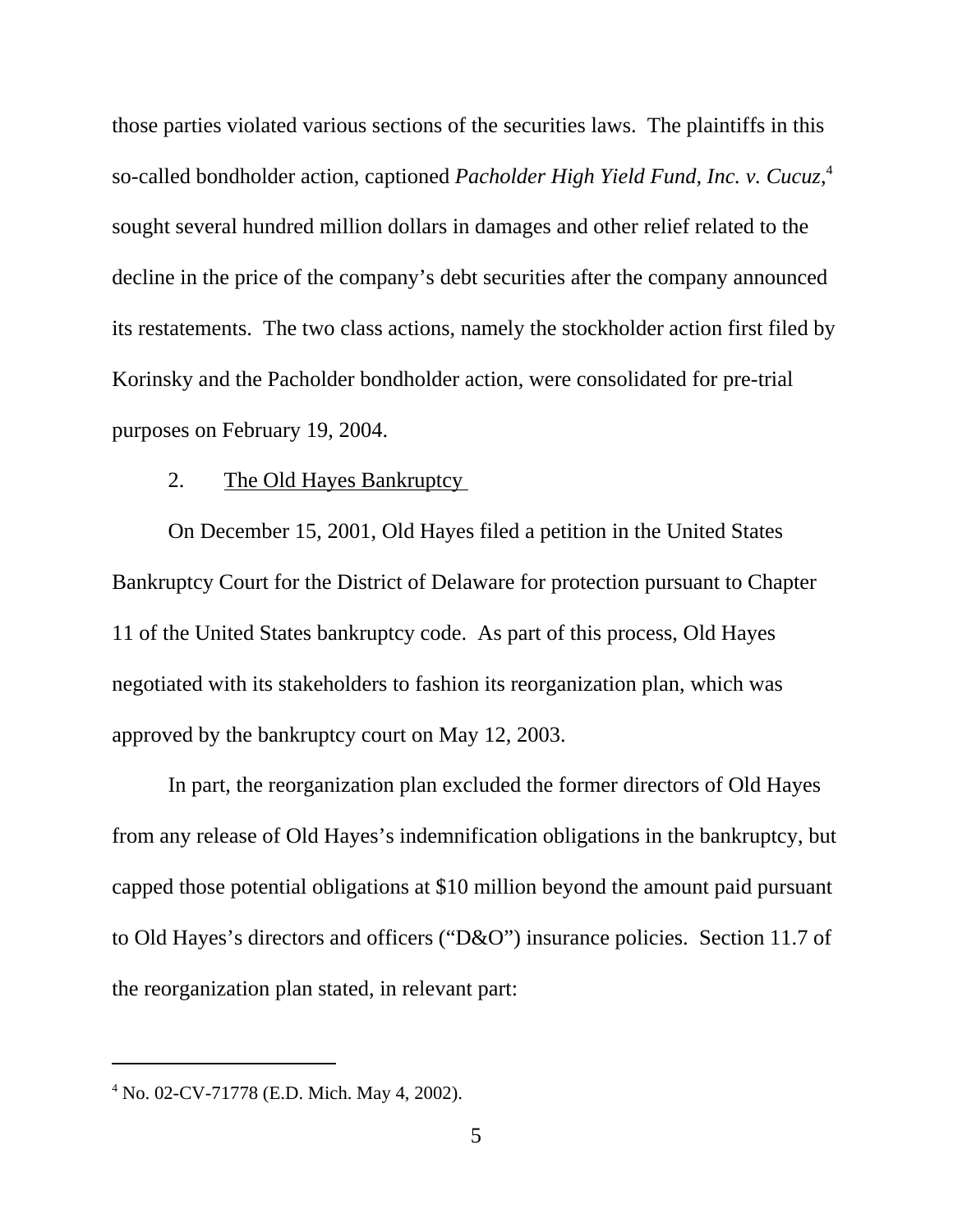(a) Except as specifically provided in Section 6.7 of the Plan, in satisfaction and compromise of the Indemnitee's Indemnification Rights, all Indemnification Rights except those held by (i) Persons included in either the definition of "Directors and Officers" or the "Insureds" in either of the policies providing the Debtors' D&O Insurance as of December 15, 2002 . . . shall be released and discharged on and as of the Effective Date.

(b) On and after the Effective Date, the Indemnification Rights excepted from the release and discharge (i) shall remain in full force and effect . . . and shall not be modified in any way by the Chapter 11 Cases . . . (ii) shall be limited to the coverage provided in the Debtors' D&O Insurance as of December 15, 2002 and any additional Insurance Coverage purchased pursuant to Section 11.7 plus an additional \$10 million in the aggregate with respect to the directors of [Old Hayes] who serve on the executive committee of [Old Hayes's] board of directors serving in such capacity . . . and the Reorganized Debtors shall not be liable to make any payments beyond the additional \$10 million in excess of any such coverage actually paid by the D&O Insurance or the Insurance Coverage to or for the benefit of any such Indemnitee  $\ldots$ <sup>5</sup>

The plain language of the reorganization plan mandates that "Reorganized Debtors" under this provision includes Old Hayes as well as what would become the new holding company for the Hayes auto parts business, New Hayes. The complaint alleges that this provision extends liability for indemnification to both Old and New Hayes.

Old Hayes emerged from bankruptcy on June 3, 2003 and began operating as a wholly owned subsidiary of New Hayes. On or before February 27, 2002,

 $<sup>5</sup>$  Compl.  $\P$  36.</sup>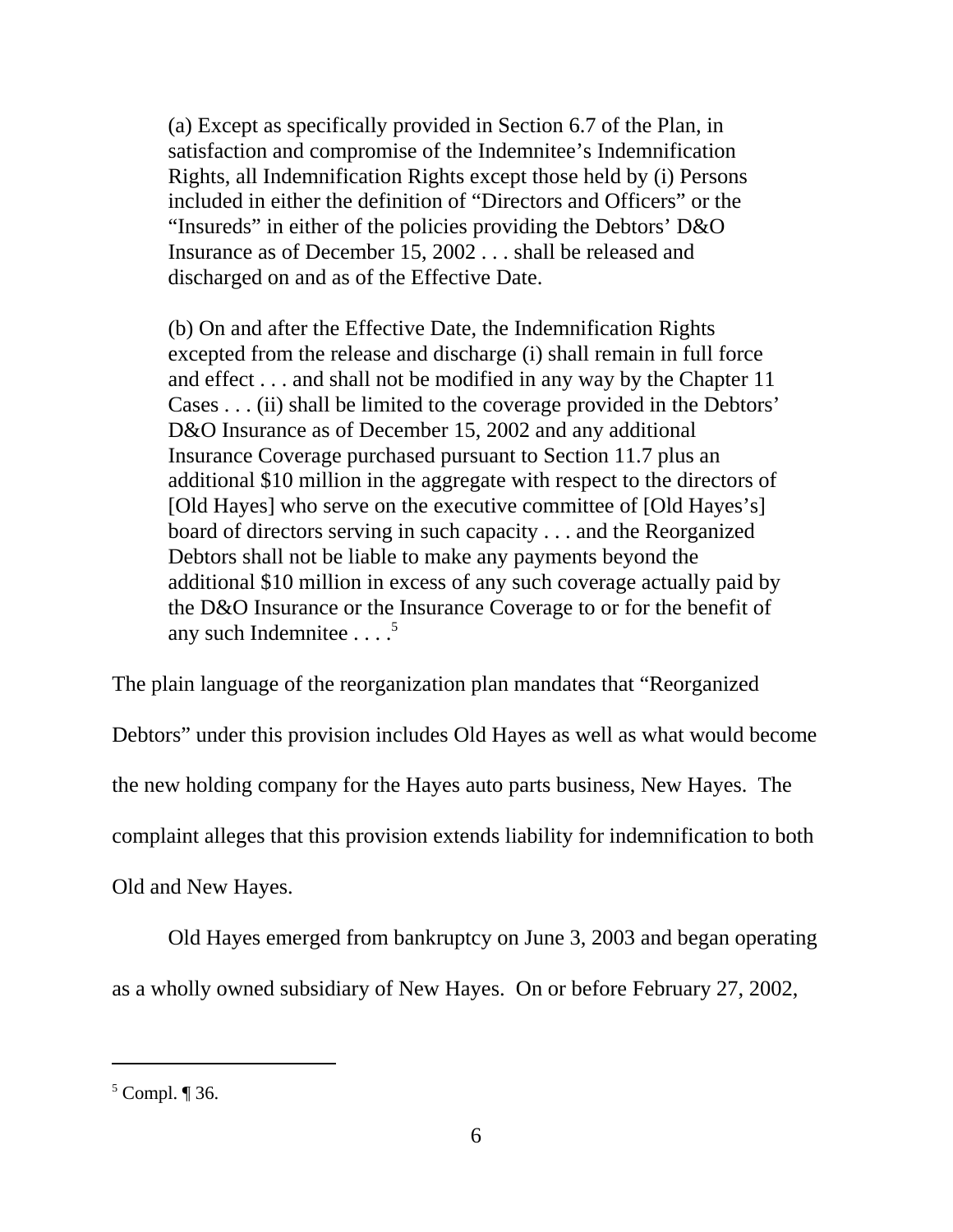however, the Securities and Exchange Commission began an investigation into the misstated financials, which is still pending. In June 2005, the company and certain former officers of Old Hayes received Wells Notices from the SEC indicating that the SEC intended to recommend enforcement action against them. None of the plaintiffs in this case, however, has ever received a Wells Notice or any other indication that he is a target of that SEC investigation.

### 3. The Class Action Settlement

On May 2, 2005, Old Hayes's D&O insurance carriers, the outside directors, and the class action plaintiffs, agreed to settle all outstanding claims against the outside directors for \$27.5 million. Old Hayes's insurers, Gulf Insurance Company and Continental Casualty Company, agreed to fund \$20.3 million of this sum, apparently exhausting the Gulf D&O policy, but expressly leaving certain amounts of the Continental policy untapped.<sup>6</sup> The outside directors personally funded the remaining \$7.2 million, which was deposited into an escrow account controlled by counsel for the class action plaintiffs on June 1, 2005.

<sup>&</sup>lt;sup>6</sup> This information was provided by the defendants as an exhibit to their opening brief to dismiss or stay the amended complaint, and is therefore outside the strict bounds of what the court may consider in a 12(b)(6) motion. Defs.' Opening Br. Ex. B. The court does not rely on this information for any of its conclusions, but nonetheless includes it for the sake of completeness.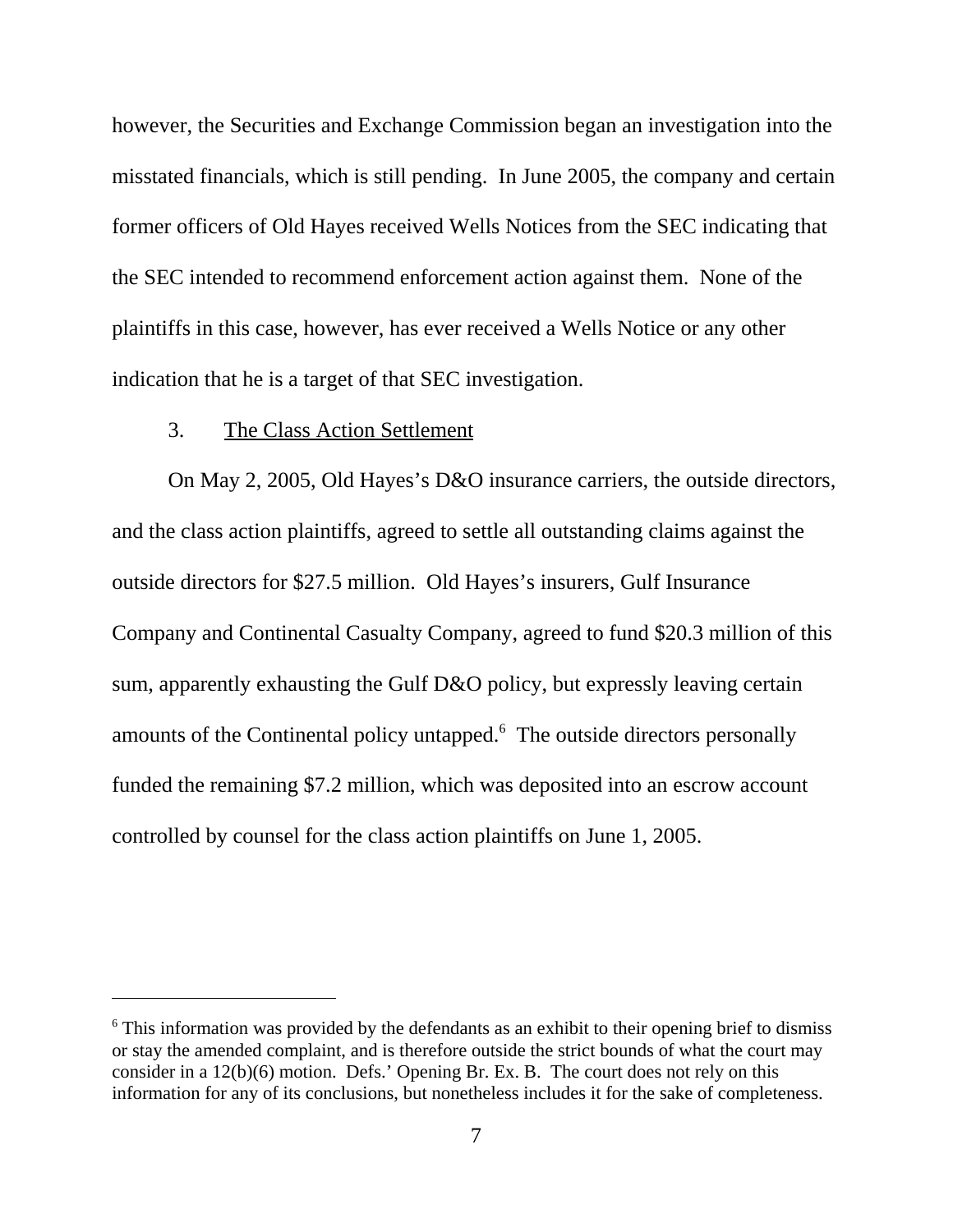### 4. The Plaintiffs' Demand For Indemnification

 In connection with that payment, the outside directors sought indemnification from both Old Hayes and New Hayes pursuant to their indemnification rights under the Old Hayes bylaws, $\frac{7}{1}$  their indemnification agreements with Old Hayes, and what they believe to be their rights under Section 11.7 of the reorganization plan. The New Hayes board of directors met on or about April 29, 2005 allegedly to consider the outside directors' demand for indemnification. Also in attendance at this meeting was the one remaining director of Old Hayes. During the evening of May 26, 2005, the outside directors were allegedly informed by representatives of both New and Old Hayes that the companies would not indemnify any of the outside directors for the cost of settling the bondholder and stockholder class actions.<sup>8</sup> In response to that refusal, the outside directors filed their initial complaint in this case on June 3, 2005, without making any written demand on the boards of either Old or New Hayes.

 $<sup>7</sup>$  The relevant Old Hayes bylaw provides that "the Corporation shall indemnify any person who</sup> was or is a party or is threatened to be made a party to any threatened, pending, or completed action, suit, or proceeding, whether civil, criminal, administrative, or investigative . . . by reason of the fact that he is or was a director or officer of the Corporation . . . against expenses . . . actually and reasonably incurred by him in connection with such action, suit, or proceeding if he acted in good faith and in a manner he reasonably believed to be in or not opposed to the best interests of the Corporation . . . ." Pls.' Opposition to Defs.' Mot. To Dismiss Ex. A. 8 Compl*.* at ¶ 48.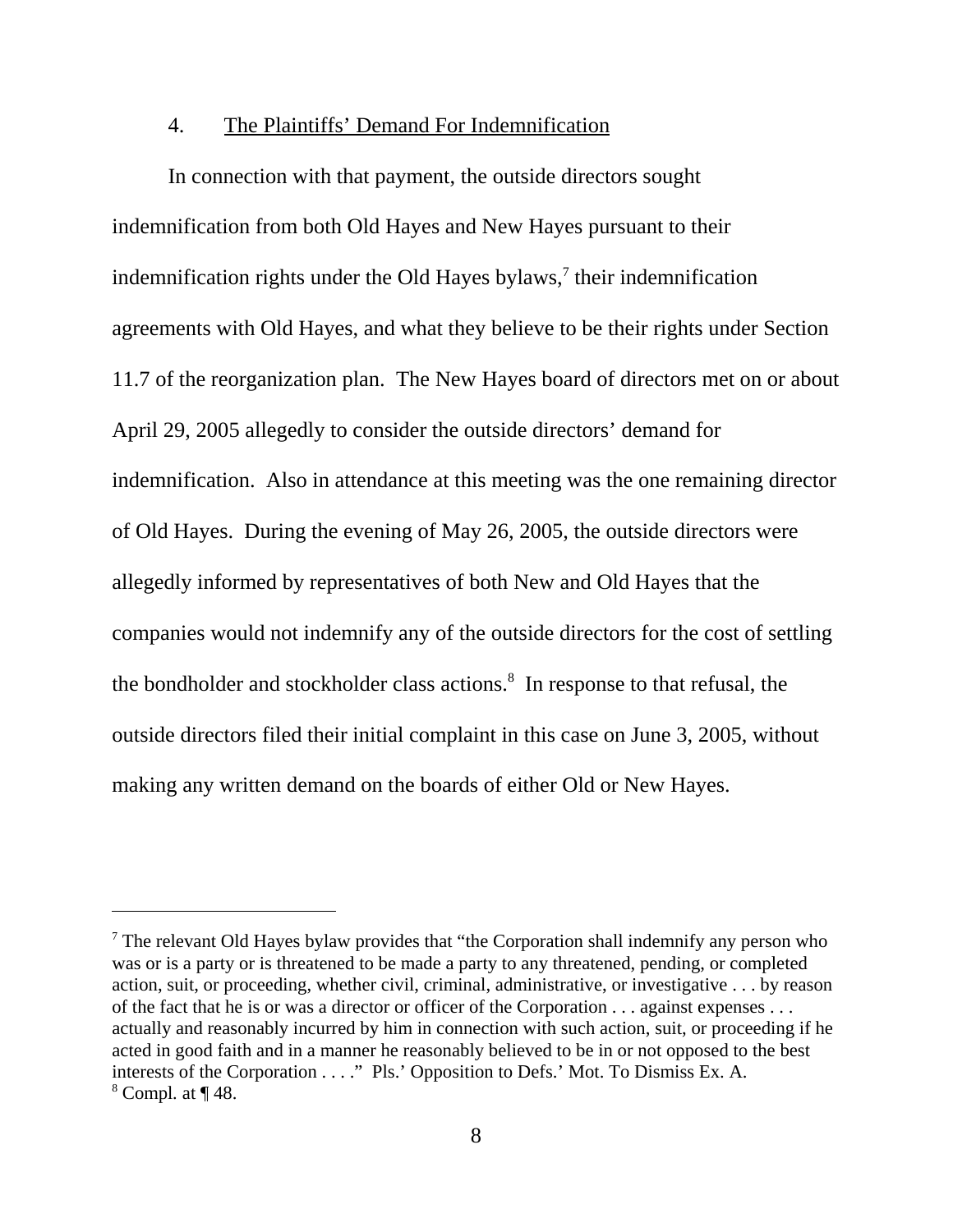On September 13, 2005, however, the outside directors sent a letter to the defendants reiterating their demand for indemnification.<sup>9</sup> Old Hayes responded to this letter on September 26, 2005, "urg[ing] plaintiffs to abandon [their] improper litigation strategy" and refusing to indemnify the plaintiffs until they agreed "to follow the procedures set forth in the Indemnification Agreements."10 The letter went on to request a wide range of information from the plaintiffs, purportedly to allow Old Hayes to make what the letter called an "informed decision" regarding the plaintiffs' demand.<sup>11</sup> In response to these communications, the plaintiffs filed the amended complaint on September 29, 2005.

<sup>&</sup>lt;sup>9</sup> This letter explained that the plaintiffs did not believe that they were required to make written demand, but that they had done so nonetheless: "Under these circumstances, we do not believe that any further action, including providing Old or New Hayes with a written demand for indemnification, is required of the Directors prior to filing a complaint against Old Hayes and/or New Hayes. Quite simply, it is our position that if any further demand was necessary prior to the filing of a complaint, such an act was excused by Old Hayes' and/or New Hayes' anticipatory breach of their obligation to indemnify the Directors . . . . Nevertheless, and without waiver of any of the Directors' rights and their arguments, we hereby demand on behalf of the Directors of Old Hayes that Old Hayes and/or New Hayes indemnify the Directors for the cost of the Settlement, plus interest from the date that payment was made, plus costs and attorneys fees incurred in connection with their enforcement of their rights to indemnification." Compl. Ex. 8.  $10 \, Id.$ 

 $11$  The defendants' information demand, attached to the September 26, 2005 letter, includes 25 categories of documents, some of which seem quite broad on their face. Category 8, for example, requests "all documents that reflect, evidence, constitute, or refer to the actual or potential liability of any of Plaintiffs for actions taken in his capacity as a director of Old-Hayes." Compl. Ex. 8. Clearly, this request could potentially require an enormous amount of document production.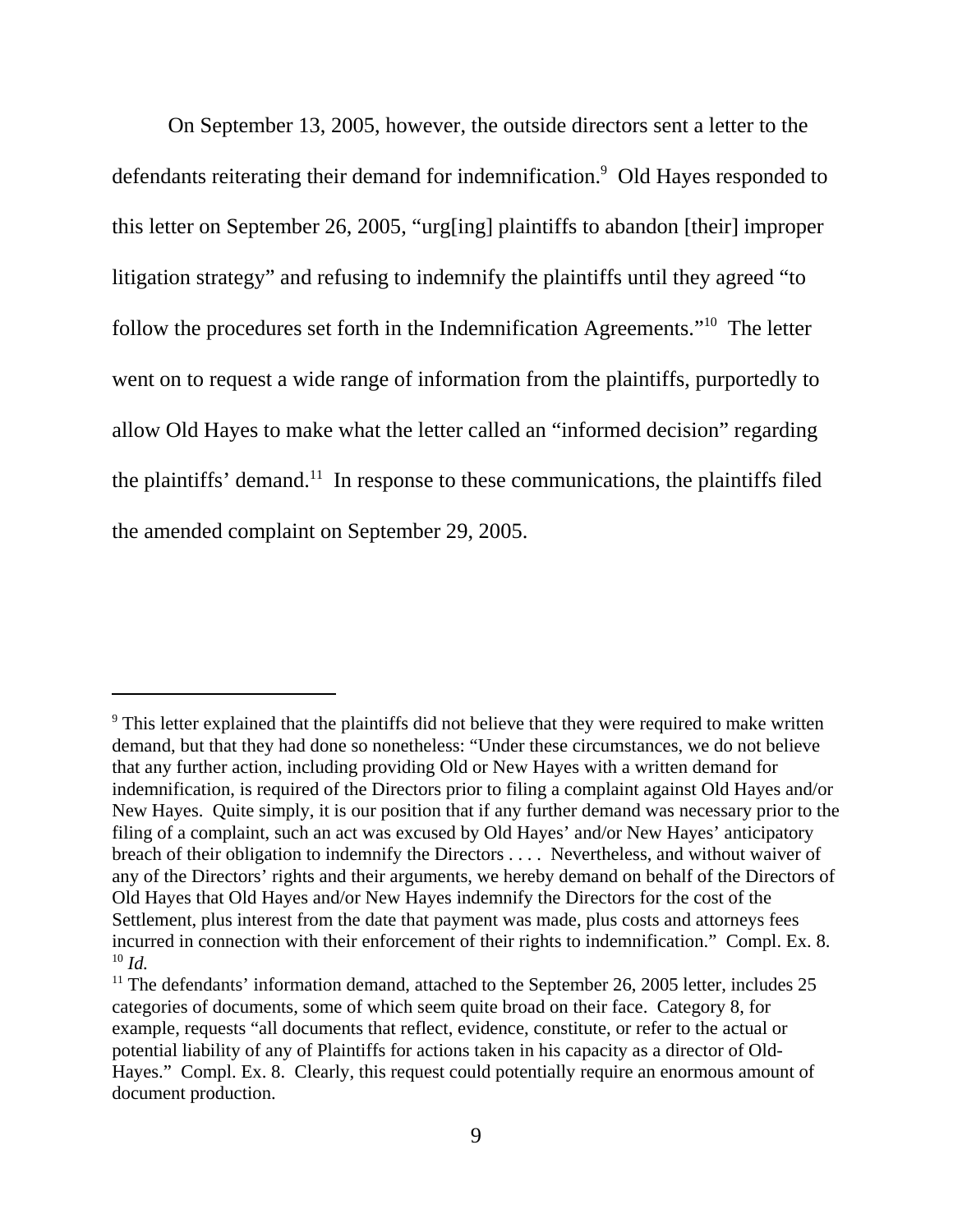**II.**

#### A. The Plaintiffs' Allegations

 Count I of the amended complaint seeks monetary damages resulting from the company's refusal to honor its agreements to indemnify the plaintiffs with respect to the settlement of the class action suits. The plaintiffs allege that they are due these expenses, which comprise not only the \$7.2 million paid in connection with the settlement, but also interest, expenses, and attorneys' fees, including the costs and expenses incurred in connection with the current action, from both Old and New Hayes pursuant to the Old Hayes bylaws, the plaintiffs' indemnification agreements, and the bankruptcy reorganization plan.

Count II seeks a declaration that the plaintiffs are entitled to be indemnified by the companies in an amount up to \$10 million beyond any amount actually paid under the D&O policies for the benefit of the outside directors in connection with the May 2, 2005 settlement and related costs. In other words, this count seeks to assure the plaintiffs that they will be indemnified not only for the \$7.2 million plus costs already incurred, but also for any additional liability up to the full \$10 million cap provided for by the reorganization agreement.

#### B. The Defendants' Motion To Dismiss

The defendants have moved to dismiss both counts of the plaintiffs' complaint on a number of grounds. First, the defendants argue that all counts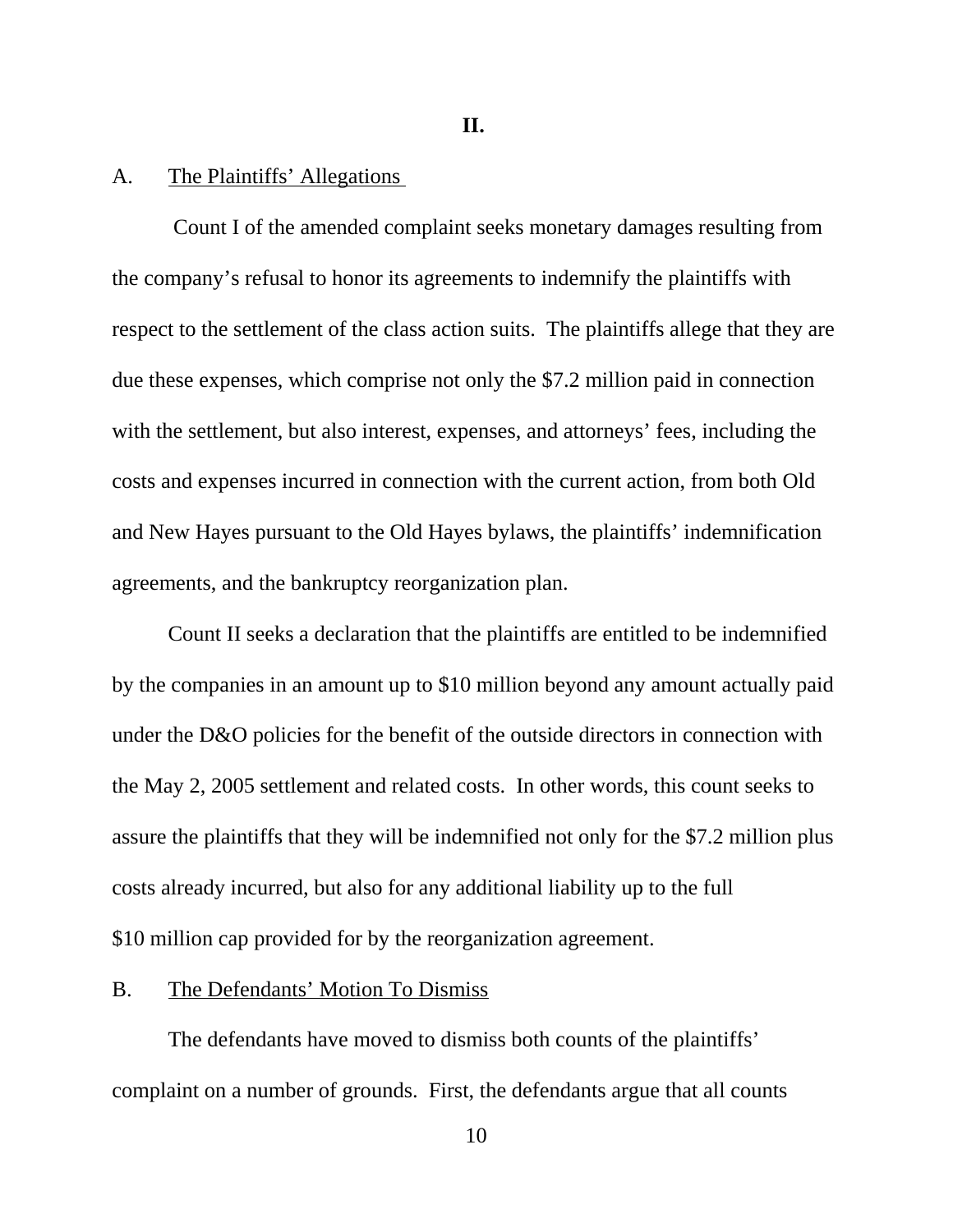against New Hayes should be dismissed because the plaintiffs were never directors of New Hayes, and because New Hayes has no obligation, by contract or otherwise, to indemnify the plaintiffs. Particularly, the defendants argue that Section 11.7 of the reorganization plan, which limits New Hayes's liability for indemnification over D&O insurance to \$10 million, does not, as the plaintiffs claim, implicitly extend Old Hayes's indemnification obligations to New Hayes.

Second, the defendants move to dismiss the complaint against both Old and New Hayes because, they argue, the plaintiffs have breached their indemnification agreements. In short, the defendants claim that the indemnification agreements contain certain procedural requirements that are prerequisites to any legitimate claim for indemnification. Because the plaintiffs have failed to overcome these procedural hurdles, and most importantly have failed to allow the defendants 30 days after the first written demand to respond, the defendants claim that the amended complaint is premature.

Finally, the defendants argue that their statutorily required determination of whether the plaintiffs have met the "good faith" and "best interests" tests of Section 145 cannot be made until after the conclusion of the pending SEC investigation. Therefore, they argue, the complaint betrays a rush to judgment on the part of the plaintiffs, and should be stayed until all the relevant facts have been

11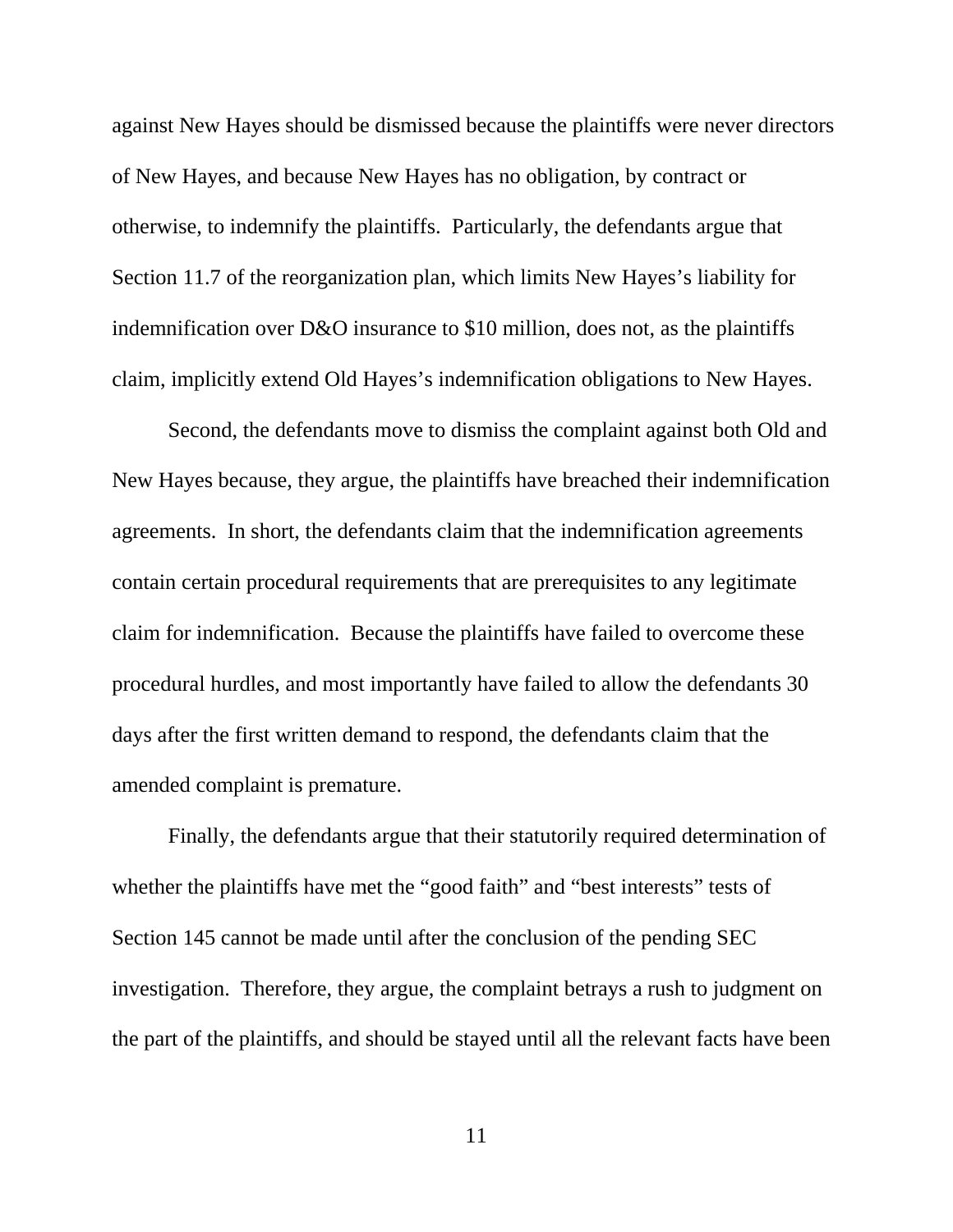collected, and until the defendants can be sure that no SEC investigation is forthcoming against any of the plaintiffs.

#### **III.**

This case has come before the court on a motion to dismiss under Court of Chancery Rule 12(b)(6). Generally speaking, a court may only grant such a motion if it can "determine with reasonable certainty that, under any set of facts that could be proven to support the claims asserted, the plaintiffs would not be entitled to relief."12 Currently, this case primarily concerns the interpretation of written agreements. Thus, the court will only grant the motion to dismiss in favor of the defendants if those written agreements may only be reasonably read in the manner advanced by New and Old Hayes. If, however, those agreements can reasonably be read in more than one way, the motion to dismiss must be denied.<sup>13</sup>

#### **IV.**

# A. The Indemnification Liability Of New Hayes To The Outside Directors

The defendants argue that all counts against New Hayes should be dismissed because the plaintiffs were never directors of New Hayes, and because no provision of any agreement, and particularly not Section 11.7 of the reorganization

<sup>12</sup> *Grobow v. Perot,* 539 A.2d 180, 187 n.6 (Del. 1988).

<sup>13</sup> *See VLIW Tech., LLC v. Hewlett-Packard Co.,* 840 A.2d 606, 614-615 (Del. 2003) ("In deciding a motion to dismiss, the trial court cannot choose between two differing reasonable interpretations of ambiguous provisions. Dismissal, pursuant to Rule 12(b)(6), is proper only if the defendants' interpretation is the only reasonable construction as a matter of law.").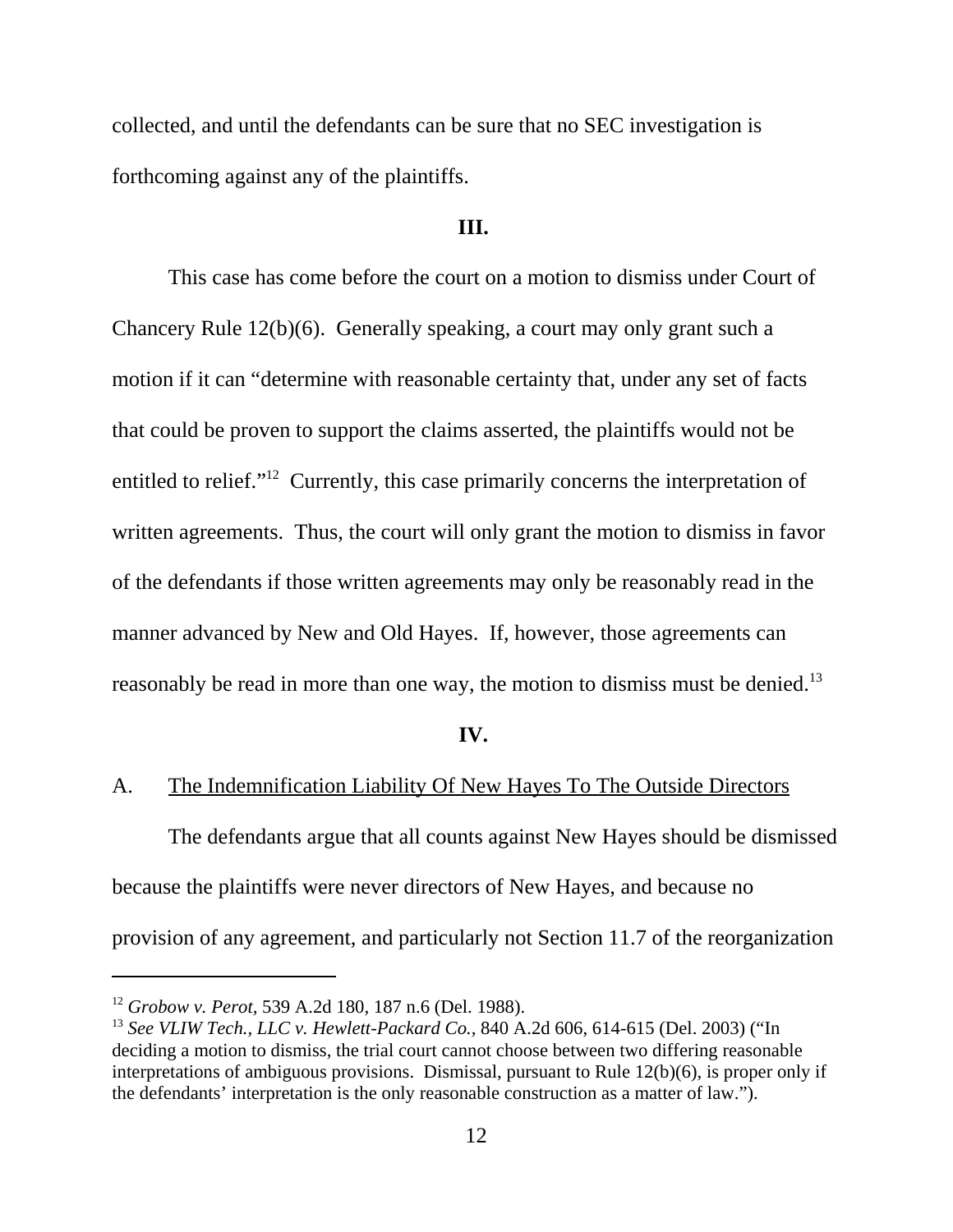plan, requires New Hayes to extend indemnification to Old Hayes's directors. The plaintiffs' response is simple. Because Section 11.7 limits both Old Hayes's and New Hayes's liabilities, it necessarily implies that New Hayes is also bound by Old Hayes's obligation to indemnify its directors.

First, as the plaintiffs implicitly concede, the outside directors have no direct basis to claim that they are indemnified by New Hayes. That is to say, they never were directors of New Hayes, and never signed indemnification agreements with that entity. Their argument depends, therefore, on their reading of Section 11.7 of the reorganization agreements, under which the plaintiffs believe New Hayes assumed the indemnification obligations in question.

The plaintiffs' proposed reading of that unambiguous provision, however, is plainly unreasonable. First, the reorganization plan makes clear that the court is not to assign liabilities to New Hayes by implication. Specifically, the reorganization plan provides that New Hayes would assume only those obligations of Old Hayes that it *expressly* assumed. Section 4.14 states:

Except to the extent a Reorganized Debtor expressly assumes an obligation or liability of a Debtor, or another Reorganized Debtor, the Plan will not operate to impose liability on any Reorganized Debtor for the claims against any other Debtor or the debts and obligations of any Debtor or Reorganized Debtor . . . .<sup>14</sup>

<sup>&</sup>lt;sup>14</sup> Compl. Ex. 1 at A-47.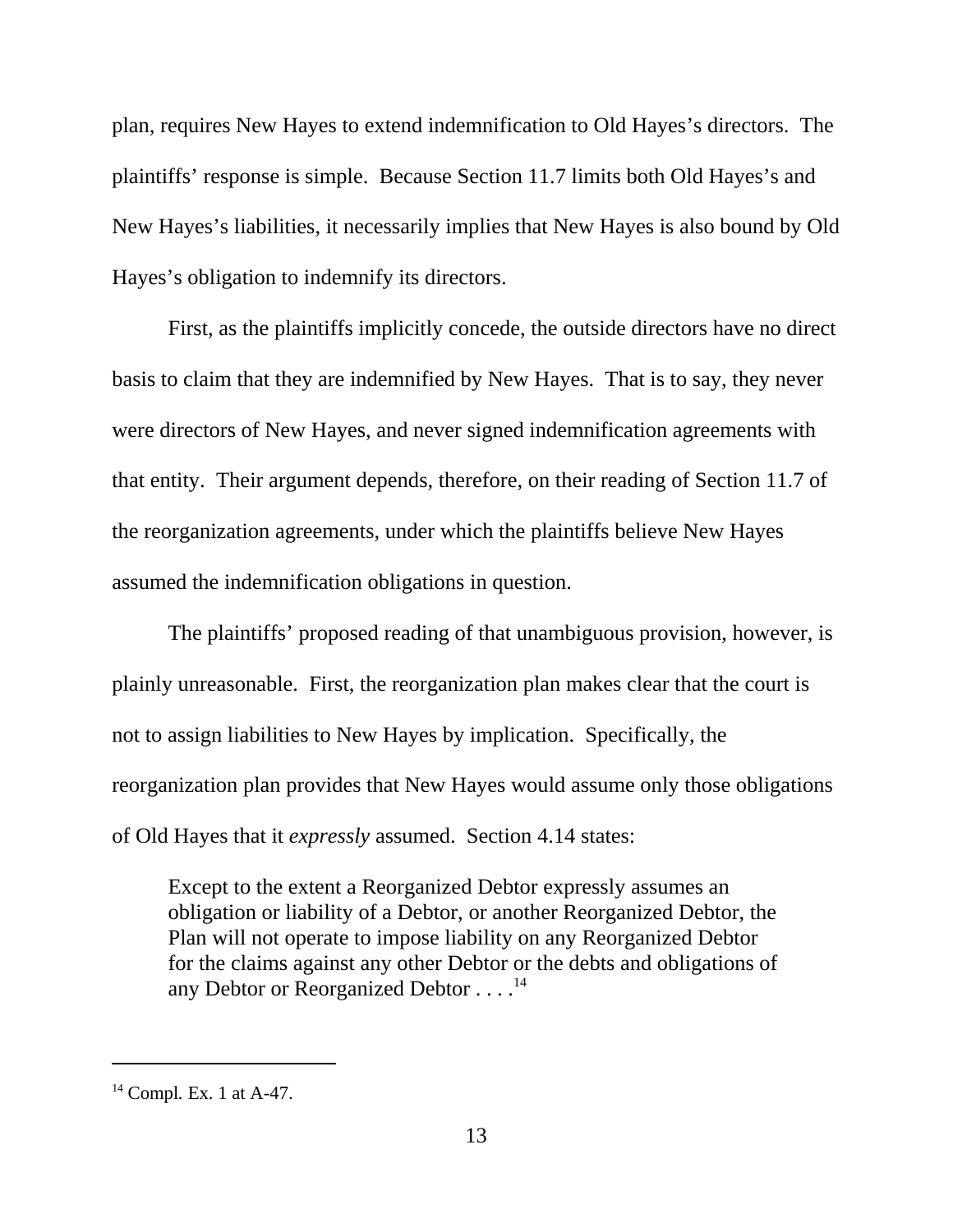In similar cases, and faced with similar language, our courts have required plaintiffs seeking indemnification to point to specific contractual language that actively assigns liability to the new, successor, defendant.<sup>15</sup>

Section 11.7, however, provides no such clear mandate. Indeed, at its most basic, the question of New Hayes's liability is determined by the fact that the provision in question says nothing affirmatively about its obligations. Rather, it provides only that any liability for indemnification, to the extent it exists, is capped at \$10 million above Old Hayes's D&O policies. Significantly, the sophisticated bankruptcy parties knew quite well how to negotiate for a provision that expressly assigned liability to New Hayes, as evidenced by other, unambiguous, provisions of the reorganization agreement. Section 6.7, for example, requires both New and Old Hayes to continue the company's pension plans:

Upon the occurrence of the Effective Date, the Reorganized Debtors shall continue the Pension Plan, meet the minimum funding standards under ERISA and the Internal Revenue Code, . . . and administer and operate the Pension Plan in accordance with its terms and ERISA.16

<sup>&</sup>lt;sup>15</sup> In discussing the responsibilities of a successor corporation to indemnify a former director, for example, this court has held that liability for indemnification was assumed by the successor as a contractual matter when the merger agreement in question expressly mandated that both parties "shall indemnify to the fullest extent permitted under [Delaware law] the former directors and officers" of the selling party. *Chamison v. Healthtrust, Inc.*, 735 A.2d 912, 919-20 (Del. Ch. 1999).

<sup>&</sup>lt;sup>16</sup> Compl. Ex. 1 at A-53.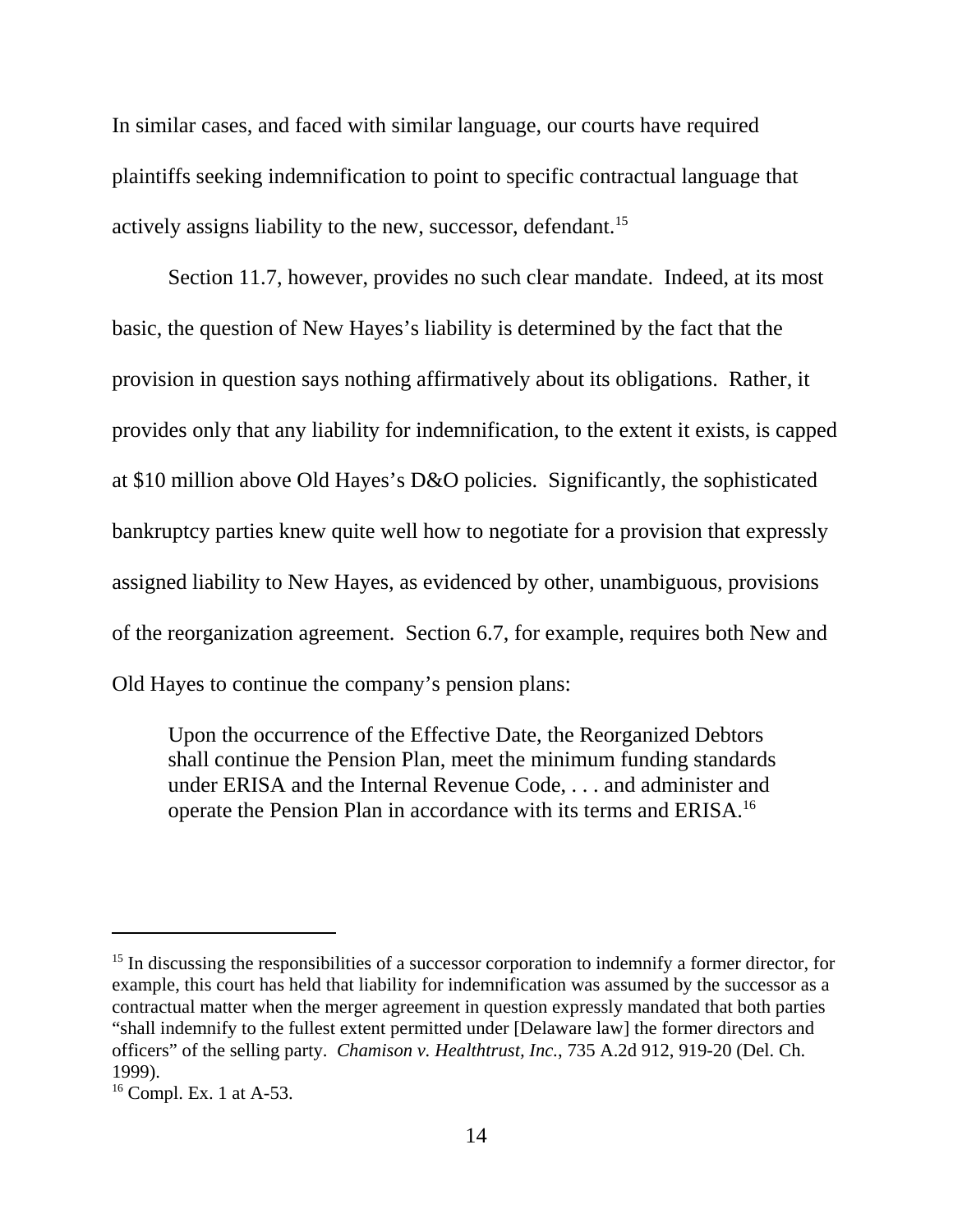Similarly, Section 6.8 imposes the same duties in terms of the company's workers' compensation plan:

Upon confirmation and substantial consummation of the Plan, the Reorganizing Debtors shall continue the Worker's Compensation Programs in accordance with applicable state laws . . . . The Reorganized Debtors shall be responsible for all valid claims for benefits and liabilities under the Workers' Compensation Programs regardless of when the applicable injuries were incurred.17

The distinction between these provisions and Section 11.7, which pointedly includes no "shall" clause as to New Hayes other than providing that whatever its liabilities they are not to exceed \$10 million above the insurance, is striking. If the reorganization plan was meant to ensure that New Hayes would be responsible for indemnification, the drafters could easily have used the template provided by the rest of the reorganization agreement to reach that result. They did not do so. Thus, there is no reason to believe that Section 11.7 acts as anything other than a limitation on the Reorganized Debtors' liability, as dictated by its plain contractual language.<sup>18</sup> Counts I and II against New Hayes must be dismissed.

<sup>17</sup> *Id.* at A-55.

<sup>&</sup>lt;sup>18</sup> The court recognizes that this reading of the reorganization plan means that the directors' indemnification agreements are now guaranteed not by a publicly traded corporation, but by its wholly owned subsidiary. This is significant, in the plaintiffs' view, because Section 11.7(b)(i) of the reorganization plan provides that those rights "shall not be modified, reduced, discharged, or otherwise affected" by the reorganization other than as provided for in the rest of Section 11.7. Because the shift of Old Hayes from a public company to a subsidiary would modify the plaintiffs' expectations, the outside directors believe that the agreement should be read to preserve the plaintiffs' rights to payment from a public corporation, and thus to extend liability to New Hayes. This, simply, is not a reasonable reading of Section 11.7(b)(i). The plaintiffs' rights to indemnification are exactly as they were before the reorganization plan. Far from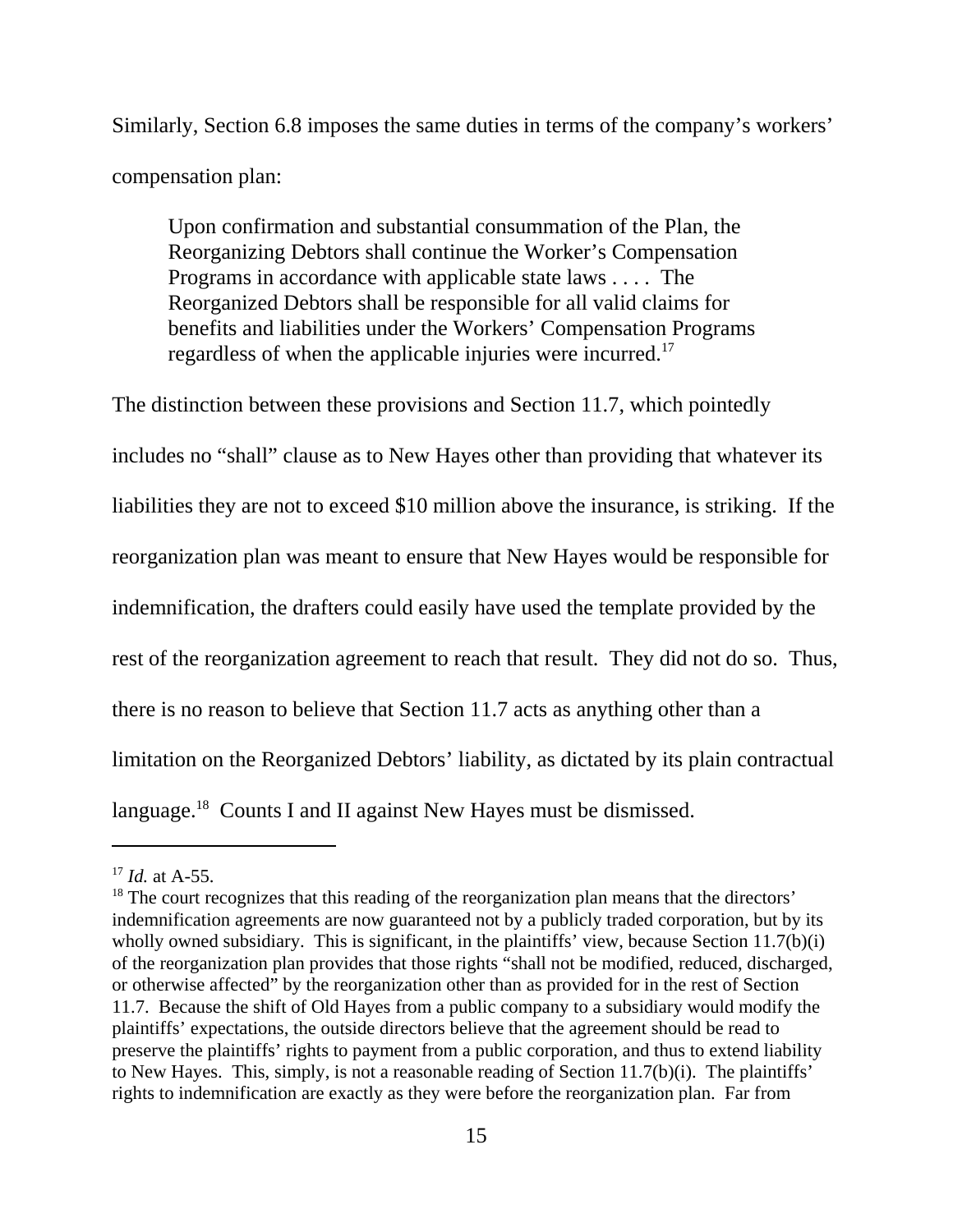# B. The Procedural Structure Of The Outside Directors' Indemnification Rights

The only remaining claims for indemnification, therefore, are against Old Hayes, by virtue of the plaintiffs' indemnification agreements with that company, as authorized by the Old Hayes bylaws. In connection with those claims, the defendants argue that, whatever the plaintiffs' eventual right to indemnification, their case to compel payment is premature because they have failed to satisfy certain threshold contractual provisions of the indemnification agreements. This argument is in part dependent on the way that the defendants interpret the following language in Section 2(a) of the indemnification agreements:

In the event Indemnitee was, or becomes a party to . . . a Claim by reason of (or arising in part out of) an Indemnifiable Event, the Company shall indemnify Indemnitee to the fullest extent permitted by law as soon as practicable, but in any event no later than thirty days after written demand is presented to the Company.

 In the defendants' view, this provision only makes sense if read to extend "the thought . . . beyond the word 'practicable' to include the phrase 'after written demand is presented to the Company.'"19 Read in that way, the defendants argue

implying that liability is imposed on New Hayes, the only reasonable reading of Section 11.7(b)(i) is that it exists to address exactly the concern that the plaintiffs raise; under that provision, the plaintiffs can be secure in their belief that the only change to their rights is that they are capped at \$10 million beyond the D&O insurance. If the parties meant to impose liability on New Hayes, they were required to do so expressly. This court will not look to extrinsic evidence when the reorganization agreement's meaning is otherwise so evident. *James River-Pennington Inc. v. CRSS Capital Inc.,* 1995 Del. Ch. LEXIS 22, \*14 (Del. Ch. Mar. 6, 1995) ("a trial court may not consider parol evidence when interpreting a clear and unambiguous contract").

<sup>&</sup>lt;sup>19</sup> Defs.' Reply Br. 15.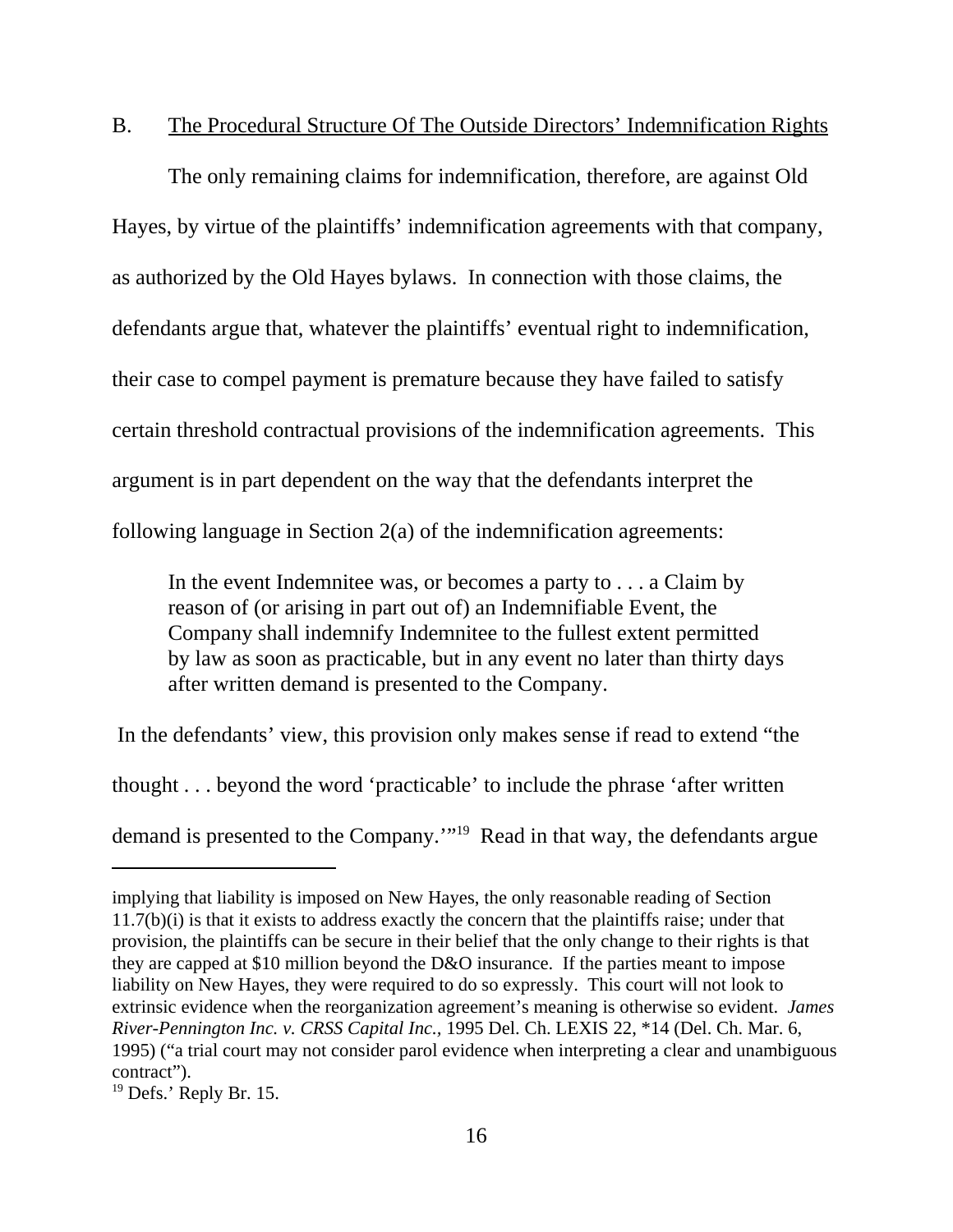that Section 2(a) establishes a strict demand regime for any indemnification claim. First, any potential indemnitee must make a written demand on the company. That written demand, and nothing else, triggers a thirty-day period in which the company can consider the indemnitee's request.

Under that reasoning, the plaintiffs officially initiated indemnification proceedings by presenting written demand on September 13, and not by their informal request on May 26. By filing their amended complaint only 16 days afterwards, the plaintiffs therefore deprived the company of its contractually mandated thirty-day consideration period, violated the procedural requirements of the indemnification agreements, and thus repudiated their rights to

indemnification.<sup>20</sup>

The defendants' arguments as to the procedural structure of Section 2(a) clearly find their foundation in the Supreme Court's decision in *Stifel Financial Corp. v. Cochran*. 21 There, a corporation resisting an indemnification claim argued

 $20$  The defendants also apparently believe that Section 2(b) provides a second, independent, limitation on an indemnitee's right to sue before the company has issued a formal rejection of the directors' claims, based on language which requires that "if there has been no determination by the Reviewing Party or if the Reviewing Party determines that Indemnitee substantively would not be permitted to be indemnified . . . Indemnitee shall have the right to commence litigation ...." Compl. Ex. 2 at § 2(b). Because the defendants maintain on the basis of their equivocal September 26 letter that they have not actually refused to indemnify the plaintiffs, but have only made procedural objections to the plaintiffs' strategy in pursuing their rights, they claim that Section 2(b) strengthens their position on this motion to dismiss because the plaintiffs' right to commence litigation has not yet ripened. Like Old Hayes's principal argument, this subsidiary claim is unsupported by an unambiguous reading of the contract language.  $21809$  A.2d  $555$  (Del. 2002).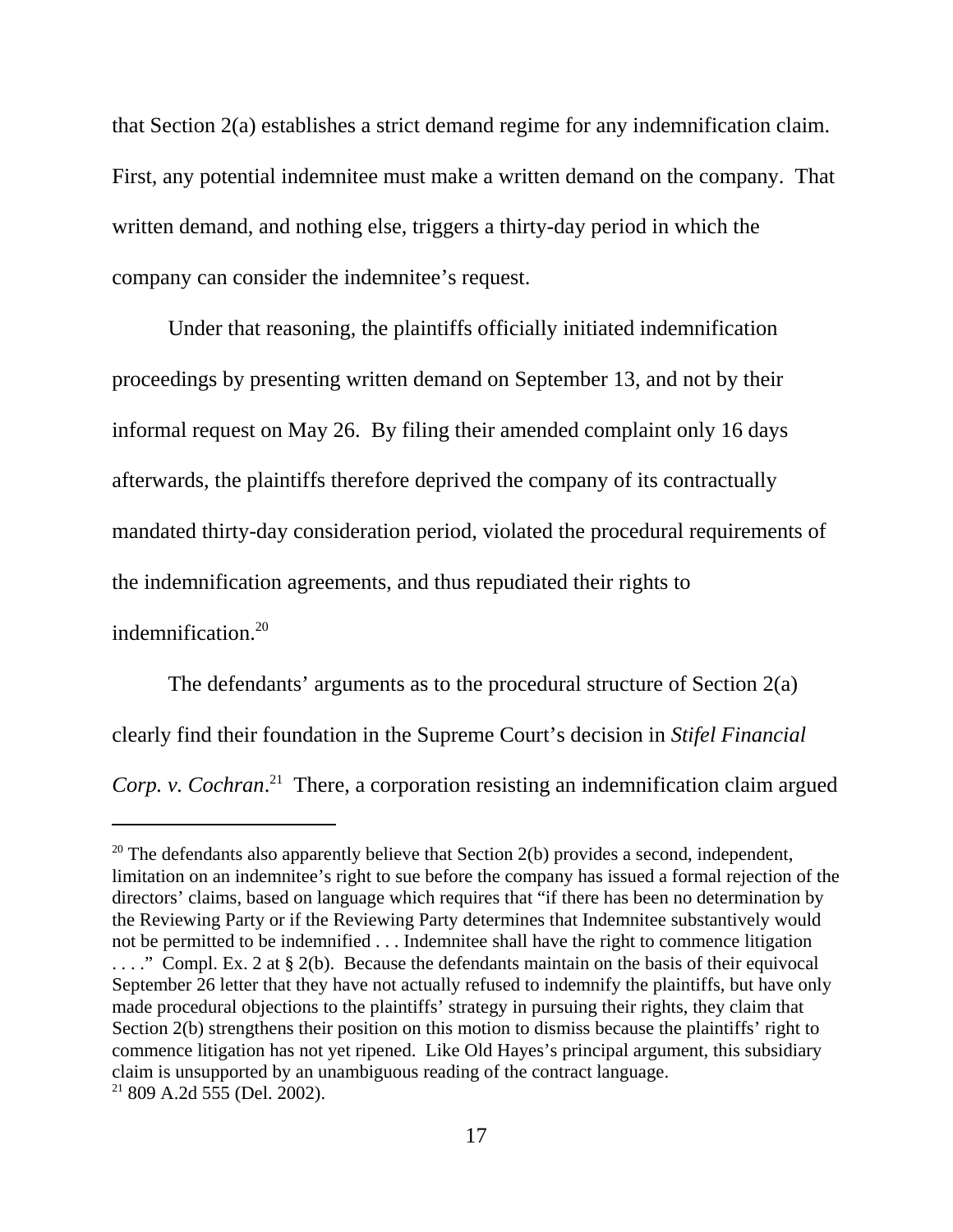that the directors' authority to decide an indemnitee's rights to payment under 8 *Del. C.* § 145 meant that any indemnitee must make demand on the corporation before pressing his claim. The court rejected that analogy to the board of directors' power over derivative litigation or books and records actions under 8 *Del. C.*  § 220, noting that the statutory nature of indemnification precluded the court from implying procedural safeguards that the legislature could itself have expressly included:

 The General Assembly has spoken on the issue, and in the absence of a specific legislative restriction, we cannot engraft a requirement that creates a further bar to a statutorily created remedy.<sup>22</sup>

The court then went on to note, however, that there was no impediment in Delaware law if a corporation itself contracted for expanded procedures: "[F]inally, we note that Stifel was free to write a demand requirement into its bylaws, but did not."<sup>23</sup>

The defendants' claim, therefore, is that Section 2(a) of the indemnification agreements represents exactly the kind of expanded procedural structure, for the benefit of the indemnifying company, approved in *Stifel.* While the court stands ready to enforce such demand requirements when presented, the plain language of

<sup>22</sup> *Id.* at 560.

<sup>23</sup> *Id.*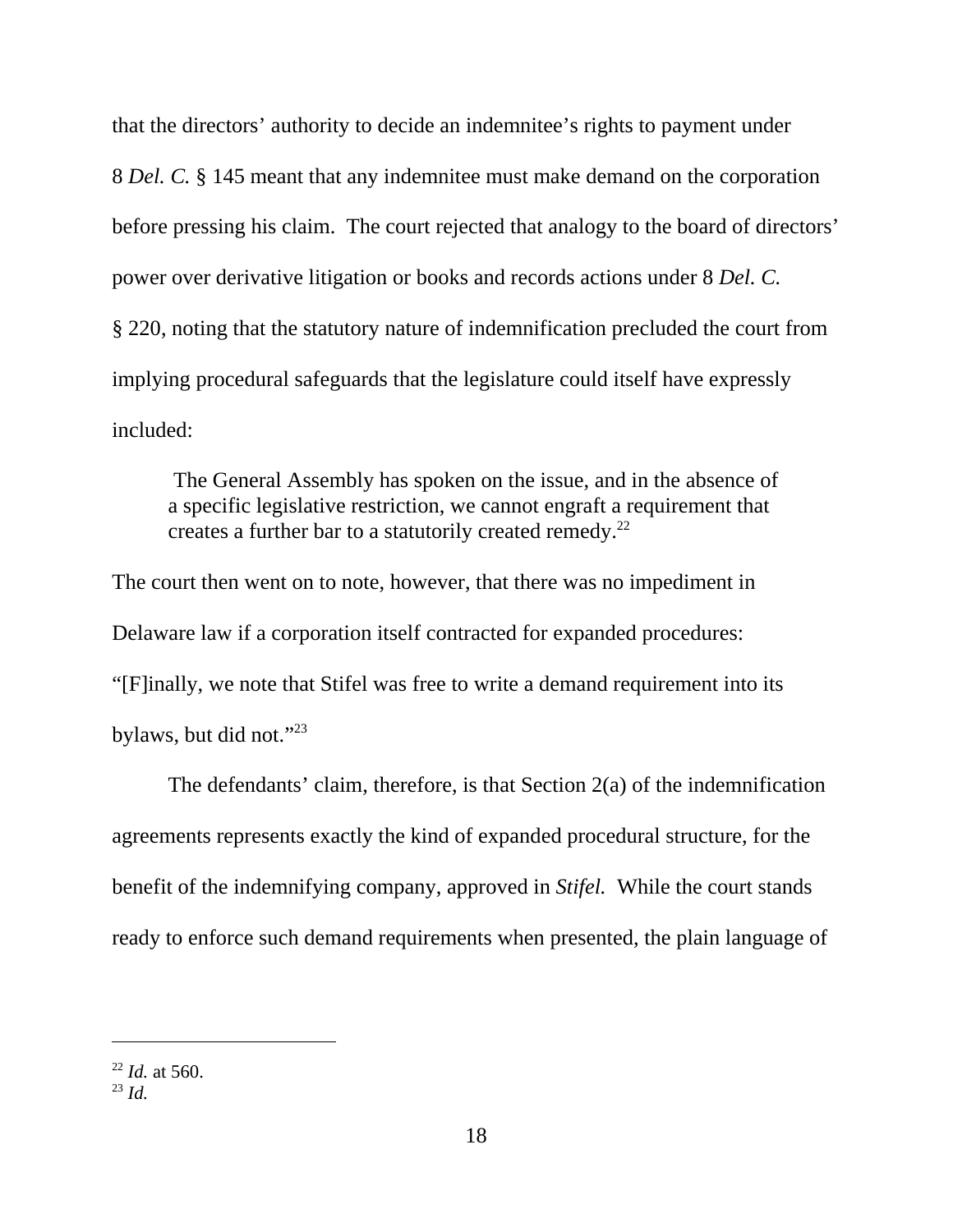these indemnification agreements does not appear to support the defendants' proposed interpretation.24

There is no indication that the indemnification provision requires the plaintiffs in this case to issue a written demand on Old Hayes.<sup>25</sup> The most likely interpretation of the disputed provision, in fact, is precisely the one the plaintiffs have presented, that Section 2(a) of the indemnification provision protects the potential indemnitee by requiring Old Hayes to respond to a request for

 $24$  In reaching this conclusion, however, the court rejects the plaintiffs' argument that the Old Hayes bylaws and the indemnification agreements provide two entirely independent sources of indemnification, and that therefore any procedural requirements for indemnification under the agreements are irrelevant to indemnification under the bylaws. Not only does such a construction of the two documents make nonsense of the indemnification agreements, but it is plainly contradicted by our cases. Most obviously, the Supreme Court was confronted with a similar situation in *Citadel Holding Corp. v. Roven*, 603 A.2d 818 (Del. 1992), where a bylaw provided indemnitees with the full range of indemnification rights available under Delaware law, and the accompanying indemnification agreement contained certain other rights. The court there assumed that the two documents would be read together, and firmly rejected the defendant's position that the indemnification agreement somehow left the advancement provision, at issue in that case, entirely unchanged. The court sees no reason to read the plainly conjunctive documents in this case any differently than the Supreme Court construed them in *Citadel*. 25 The defendants rely, in part, on the authority of R. FRANKLIN BALOTTI & JESSE A. FINKELSTEIN, THE DELAWARE LAW OF CORPORATIONS & BUSINESS ORGANIZATIONS, §§ 4.24, 4.26 (3d ed. Supp. 2006) for their argument that corporations commonly contract to limit the rights of directors to demand indemnification. The sections of that treatise selectively excerpted in their papers, however, prove exactly the opposite point. Section 4.24, for example, explains that "the determination procedure may be critical in many indemnification cases, particularly where there has been a change of control or insolvency. To provide *an additional measure of protection to directors,* many corporations are entering into definitive and comprehensive agreements providing clear indemnification rights, procedures, and presumptions . . . ." *Id.* at § 4.24 (emphasis added). Similarly, Section 4.26 notes that "Section 145(f) may authorize the adoption of various procedures . . . to make the process of indemnification *more favorable* to the indemnitee without violating the statute. For example, such agreements or bylaws could provide for . . . (iii) *accelerated proceedings for the 'determination'* required by Section 145(d) to be made in the specific case." *Id.* at § 4.26 (emphasis added).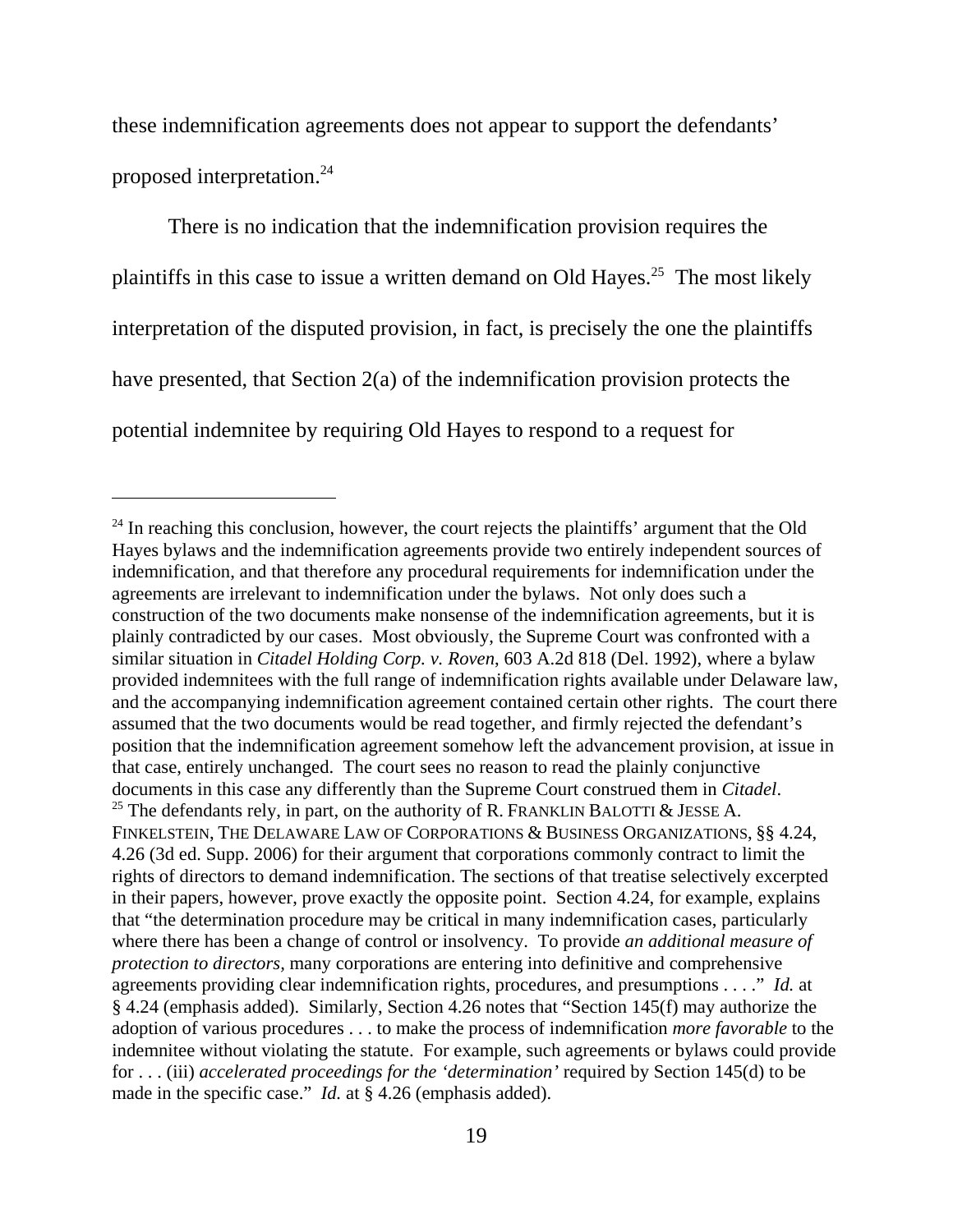indemnification "as soon as practicable," and also by allowing the plaintiffs to put Old Hayes on the clock by issuing a written demand.

This interpretation, if supported at trial, would be logically consistent with the way our courts have interpreted similar indemnification agreements in the past. In *Citadel Holding Corp. v. Roven*<sup>26</sup> the Supreme Court was asked to decide whether an indemnification agreement provided greater rights to advancement than did the corporation's bylaws. Relying on preliminary recitals in the indemnification agreement which explained that the indemnitee "does not regard the indemnities available under the Corporation's Certificate of Incorporation and Bylaws and available insurance, if any, as adequate to protect him against the risks associated with his service to the Corporation[,]"27 the Supreme Court held that the purpose of the agreement was to provide the director with "greater protection than he already enjoyed under the Certificate of Incorporation, Bylaws, and insurance provided by [the corporation]."28 The court therefore interpreted the agreement consistently with that purpose.

The recitals in the indemnification agreements *sub judice* similarly avow their intent to protect the plaintiffs:

<sup>&</sup>lt;sup>26</sup> 603 A.2d at 818.

<sup>27</sup> *Id.* at 819.

<sup>28</sup> *Id.* at 823.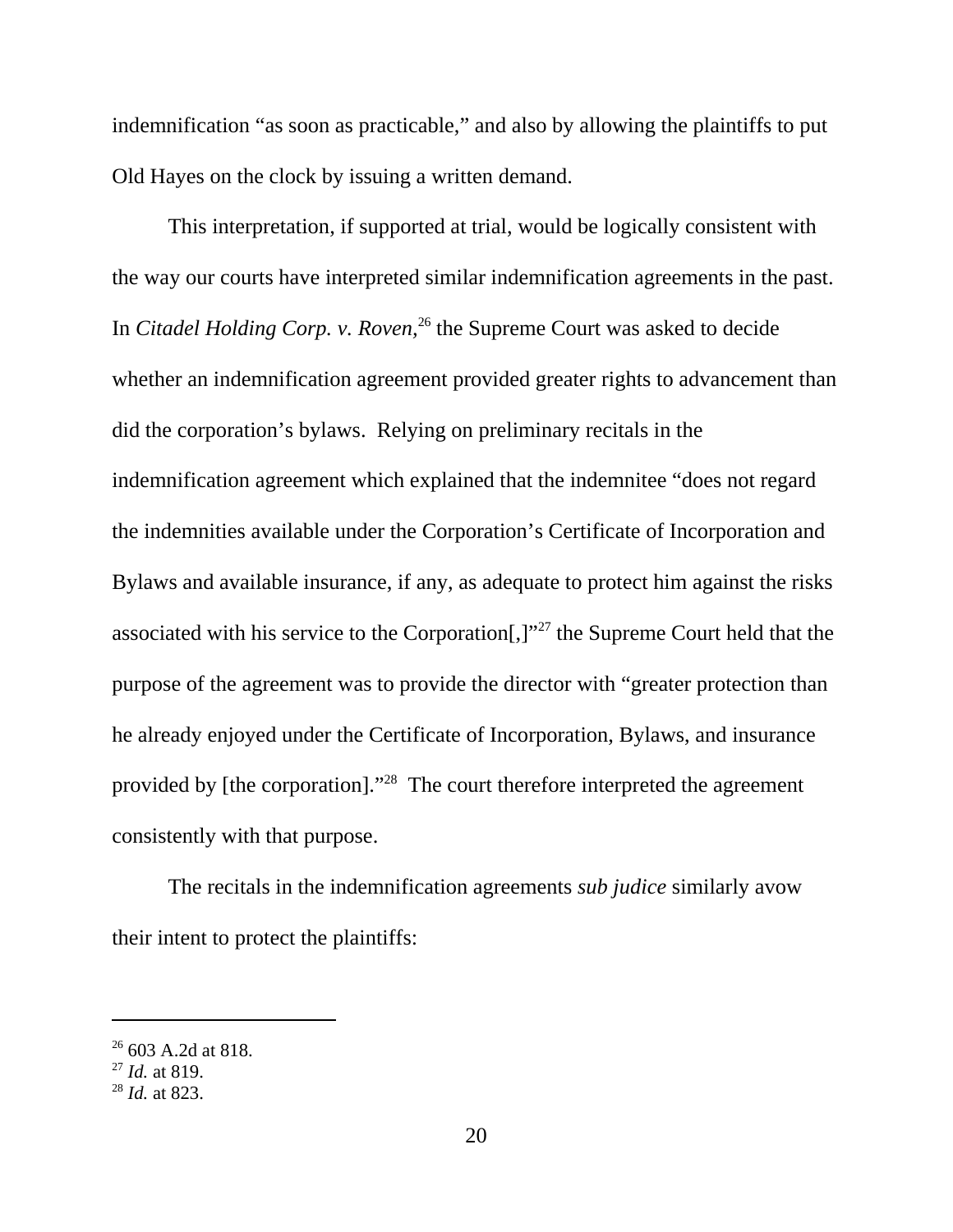Whereas, in recognition of Indemnitee's need for substantial protection against personal liability in order to enhance Indemnitee's service to the Company in an effective manner, the increasing difficulty in obtaining satisfactory director liability insurance coverage and Indemnitee's reliance on the aforesaid Charter and By-Laws . . . the Company wishes to provide in this Agreement for the indemnification of and the advancing of expenses to Indemnitee to the fullest extent permitted by  $law.^{29}$ 

Section 2(a) can thus most reasonably be read in the same way–in favor of indemnitees–as the agreement in *Citadel*. In contrast, nothing in the indemnification agreements suggests any countervailing intent, or that the agreements were drafted with the intention to create procedural protections for Old Hayes.

Further, unlike the plaintiffs' proposed reading, which is consistent with the indemnification agreements and with Delaware law, Old Hayes's rewriting of Section 2(a) to include a purportedly dropped comma introduces a complexity for which there is no obvious justification. Contrary to the defendants' assertion, for example, our courts have had no trouble interpreting the phrase "as soon as practicable," even without an accompanying temporal limitation.<sup>30</sup> Nor do the

 $29$  Compl. Ex. 2.

<sup>30</sup> *Oberly v. Kirby*, 592 A.2d 445, 464 (Del. 1991) ("The Certificate clearly requires that there be at least three members at all times and that vacancies be filled 'as soon as practicable.' We find no merit in Fred's contention that he could not decide who was best qualified to serve the Foundation and therefore did not find it 'practicable' to appoint new members. Given the mandatory language of the Certificate, eleven years was clearly too long to delay in performing his duty as the sole member."); *AGR Halifax Fund v. Fiscina,* 743 A.2d 1188, 1197 (Del. Ch. 1999) (holding that a delay of one month in producing certain documents did not constitute a contractual failure to produce documents "as soon as practicable.").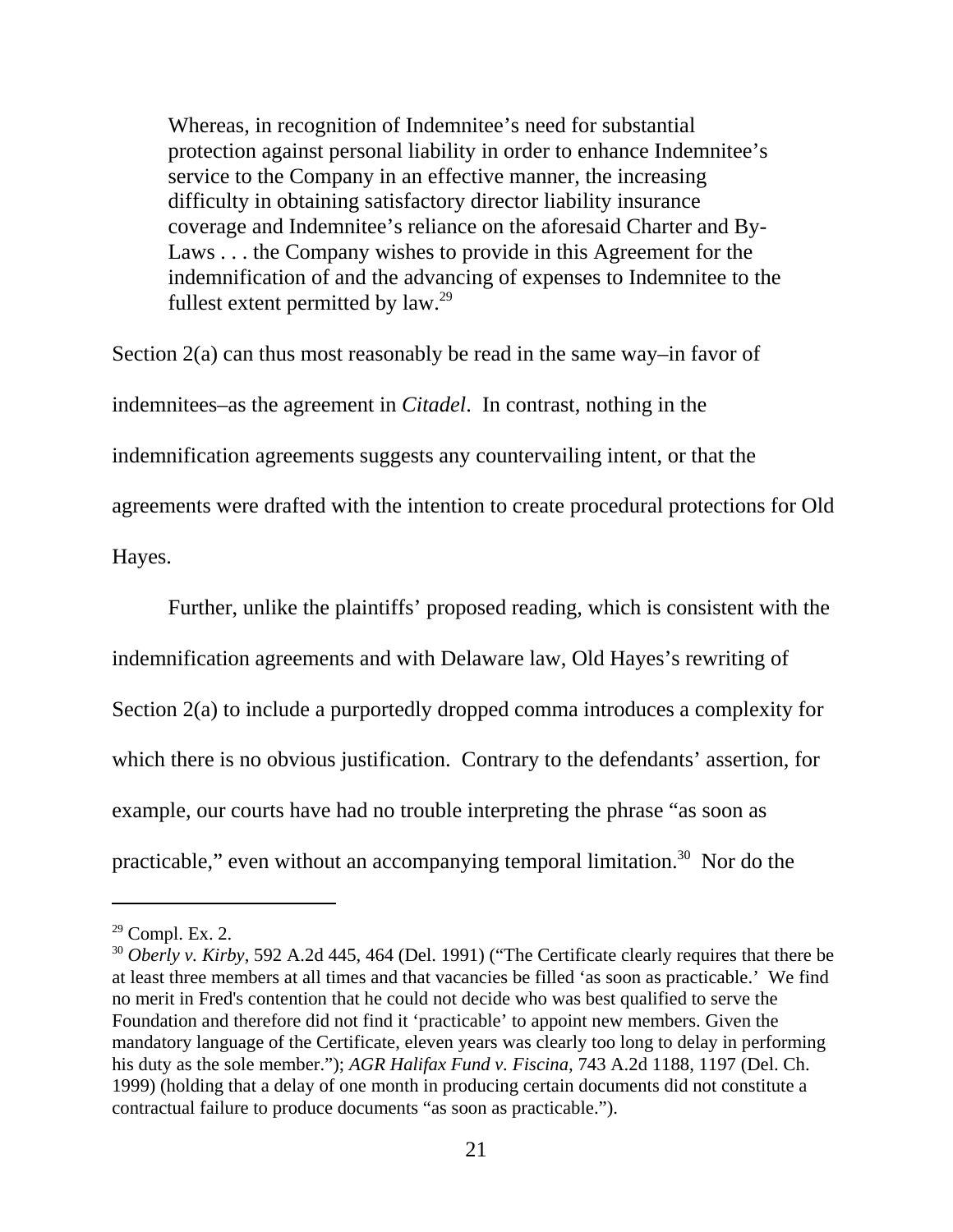agreements, on their face, evidence the kind of "sloppiness" that our law has suggested requires the court to redraft a contract in accordance with the manifest intent of the parties. $31$  If anything, the contract as drafted exactly follows the parties' intent, to the extent it is evident from the complaint. In that context, it would be quite extraordinary for this court to determine on a motion to dismiss that a contract intended on its face to favor the plaintiffs included a demand requirement that would operate to hamper their rights to indemnification. Taking all facts pleaded by the plaintiffs as true, therefore, the court finds that Section 2(a) of the indemnification agreements is clear that no prior written demand for indemnification is required.

### C. The Duty Of Good Faith And Fair Dealing

Independently, the defendants maintain that the plaintiffs violated their implied duties to perform the indemnification agreements with good faith and fair dealing when they refused to respond to Old Hayes's September 26 document requests. Thus, the defendants argue, the plaintiffs are owed no performance under those agreements at this time.

<sup>31</sup> *Interim Healthcare v. Spherion Corp.,* 884 A.2d 513, 555 (Del. Super. 2005). Even if the contractual language is in error, this is clearly not an issue suited for disposition under Rule 12(b)(6). In *Interim Healthcare,* for example, the court reached its conclusion to clarify contractual language *after trial. Id.* at 555.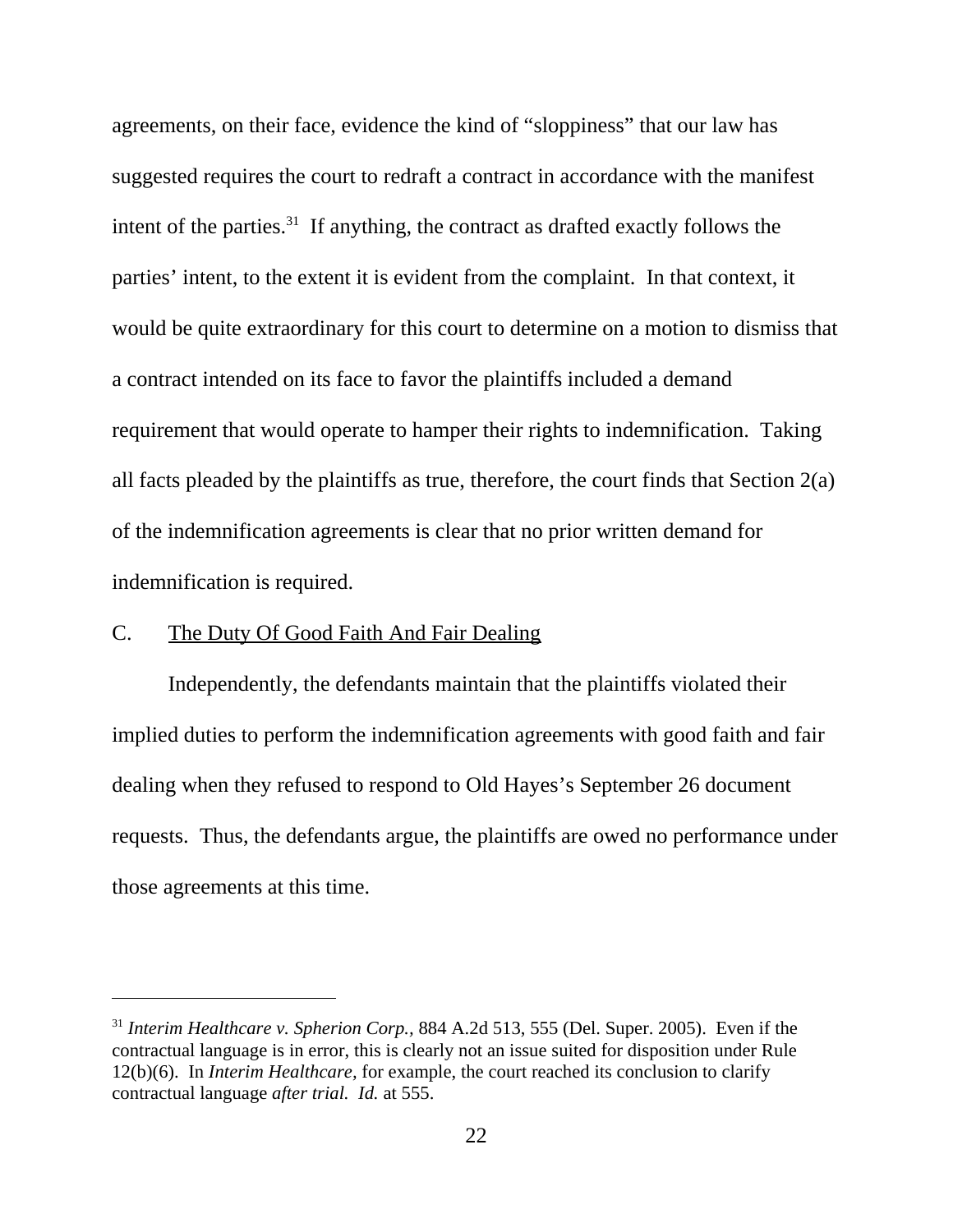Certainly, the omnipresent responsibilities of good faith and fair dealing underlie the indemnification agreements, $32$  as they underlie all Delaware contracts.33 As the Supreme Court summarized the relevant law,

[T]he implied covenant requires "a party in a contractual relationship to refrain from arbitrary or unreasonable conduct which has the effect of preventing the other party to the contract from receiving the fruits of the bargain." Thus, parties are liable for breaching the covenant when their conduct frustrates the "overarching purpose" of the contract by taking advantage of their position to control implementation of the covenant's terms.<sup>34</sup>

Thus, the court assumes that a contracting party can indeed violate the covenant of good faith and fair dealing in an indemnification agreement by withholding information. Of course, an implied covenant would be an extremely curious way for sophisticated parties to structure the exchange of key documents, but a

<sup>&</sup>lt;sup>32</sup> This court has, on several occasions, recognized that the implied covenant of good faith and fair dealing is an implicit part of an indemnification agreement, and has left questions of those implied duties for determination at trial. *Chamison,* 735 A.2d at 921-22 (holding that an indemnitee's refusal of a defendant's choice of counsel under an indemnification agreement was justified by the evidence adduced at trial because the defendant violated the implied duties of good faith and fair dealing by insisting on inadequate counsel); *Tafeen v. Homestore Inc.*, 2004 Del. Ch. LEXIS 156, \*8-9 (Del. Ch. Oct. 27, 2004), *aff'd,* 888 A.2d 204 (Del. 2005) (holding, after trial, that a director who was granted advancement, but maintained an extravagant personal lifestyle, did not violate any duty under the implied covenant of good faith and fair dealing to maintain and demonstrate a financial ability to repay that advancement if unsuccessful at the indemnification stage); *Greco v. Columbia/HCA Healthcare Corp.,* 1999 Del. Ch. LEXIS 24, \*22-23 (Del. Ch. Feb. 11, 1999) (holding that an indemnitee did not violate his implied duties of good faith and fair dealing by failing to inform the defendants that he was seeking advice from a third party attorney who was acting adversely to the defendants in another action). <sup>33</sup> *Dunlap v. State Farm Fire and Cas. Co.,* 878 A.2d 434 (Del. 2005). <sup>34</sup> *Id.* at 442.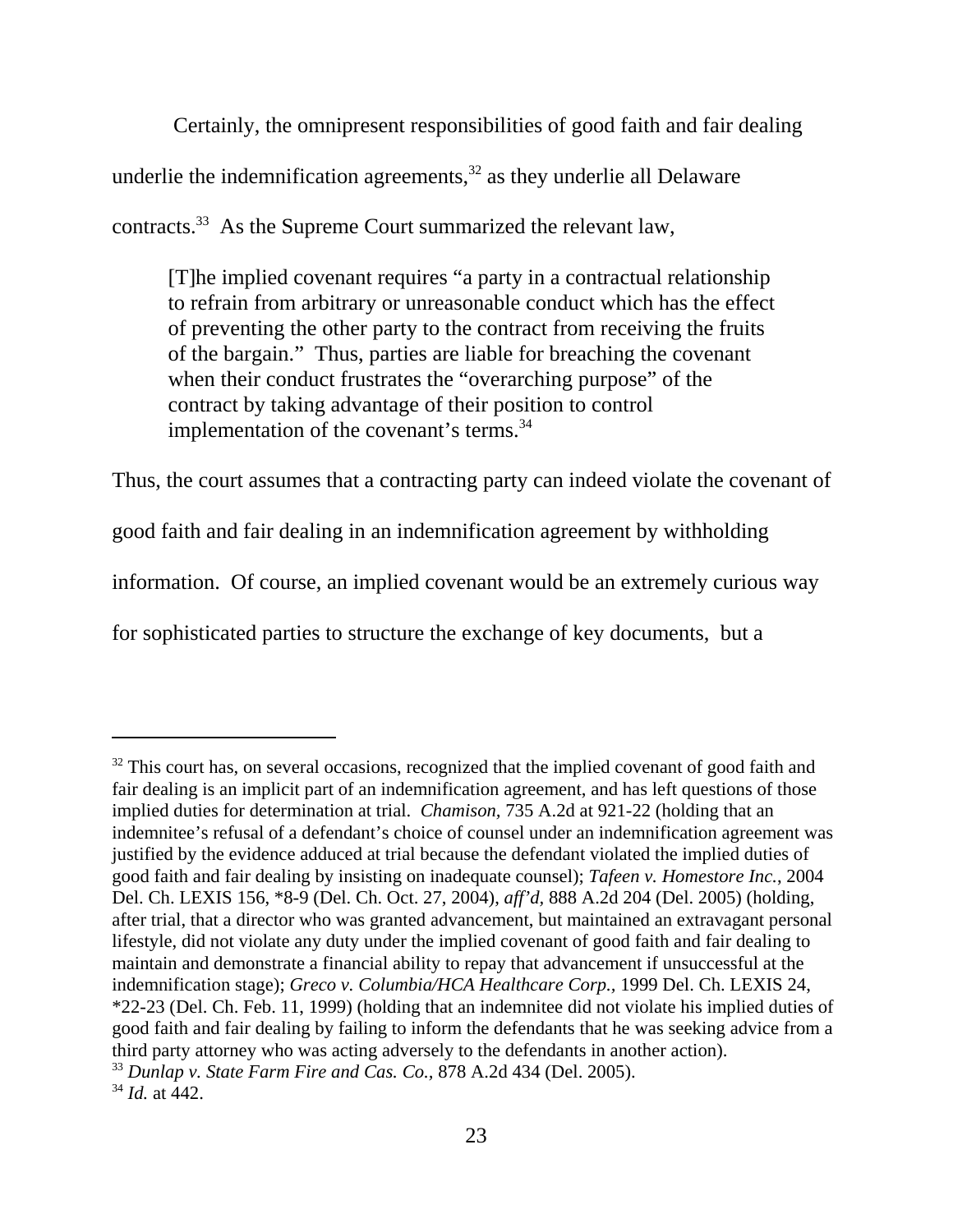contract's inelegance does not make it implausible.<sup>35</sup> Nor does the fact that Old Hayes itself seems best situated to possess the key documents completely preclude liability under this theory.

At this early stage in the litigation, however, the court can only take into account the facts as pleaded in the complaint. The complaint and the accompanying documents show only that certain, unspecified, documents were requested by Old Hayes, that some of them may already be in Old Hayes's possession, and that Old Hayes had in any case already decided not to indemnify the plaintiffs when the request was made.<sup>36</sup> Nothing in, or attached to, the complaint explains which of the requested documents is publicly available, which Old Hayes already has in its possession, or even why Old Hayes needs the entirety of the wide ranging document production set out in its September 26, 2005 letter, in addition to the documents it should already have from its own internal investigations. To highlight only two examples of these factual ambiguities, the parties appear to dispute even whether Old Hayes can be sure that the plaintiffs

<sup>35</sup> *E.g., Bonham v. HBW Holdings,* 2005 Del. Ch. LEXIS 210, \*33-34 (Del. Ch. Dec. 23, 2005) ("[T]he implied duty of good faith cannot be used to create a 'free-floating duty . . . unattached to the underlying legal document."); *Tafeen,* 2004 Del. Ch. LEXIS at \*8 (noting, in the context of an indemnification agreement that "it would be odd for the court to interpret Homestore's bylaws as impliedly obligating Tafeen to maintain and demonstrate financial ability to repay when the express terms of Homestore's bylaws do not require a secured undertaking or any showing of financial ability to repay").

<sup>36</sup> Compl. ¶ 53; Compl. Ex. 8.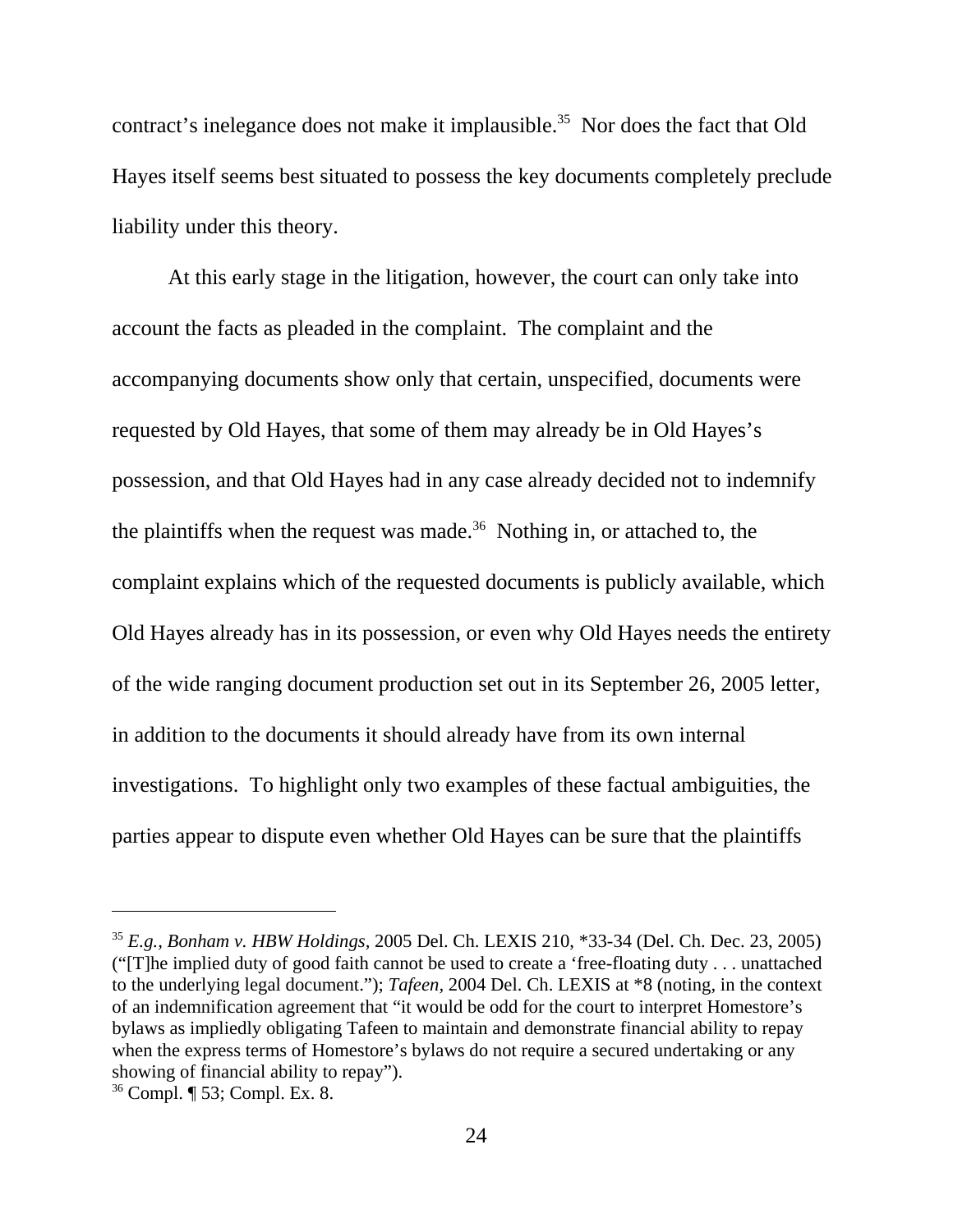have actually paid their portion of the settlement for which they seek indemnification, $37$  or whether the plaintiffs' refusal to produce the voluminous information requested might have been justified in view of Old Hayes's alleged refusal to consider any indemnification. To infer, on that undeveloped basis, that the plaintiffs in this case have violated their duties of good faith and fair dealing as a matter of law would be to stray far beyond the boundaries of a motion to dismiss and into the realm of speculation. To the extent such a claim exists, it will have to await further factual development.

### D. The SEC Investigation And Ripeness

The defendants claim the court should stay the plaintiffs' indemnification action because the determination of whether the plaintiffs acted in "good faith" and in the "best interests" of Old Hayes, as required by Sections 145(a) and (d) of the Delaware General Corporation Law, cannot responsibly be made until the SEC concludes its investigation of the underlying accounting irregularities and financial restatements that gave rise to the class action. Although no Wells Notices have been issued against the plaintiffs, and no litigation is ongoing against the plaintiffs,

 $37$  Defs.' Opening Br. 25 ("Plaintiffs, however, have refused to provide Old Hayes with any documentation whatsoever regarding the bases of the settlement payment for which they seek indemnification. Not even so much as a canceled check has been offered to show that any of Plaintiffs (as opposed to some other person or persons) 'actually and reasonably incurred' the settlement amount."); Defs.' Reply Br. 20 ("Plaintiffs have also declined, despite Defendants' prompting, to explain their continued refusal to provide any evidence of even so straightforward a matter as the alleged fact that they themselves paid the \$7.2 million settlement amount . . . .").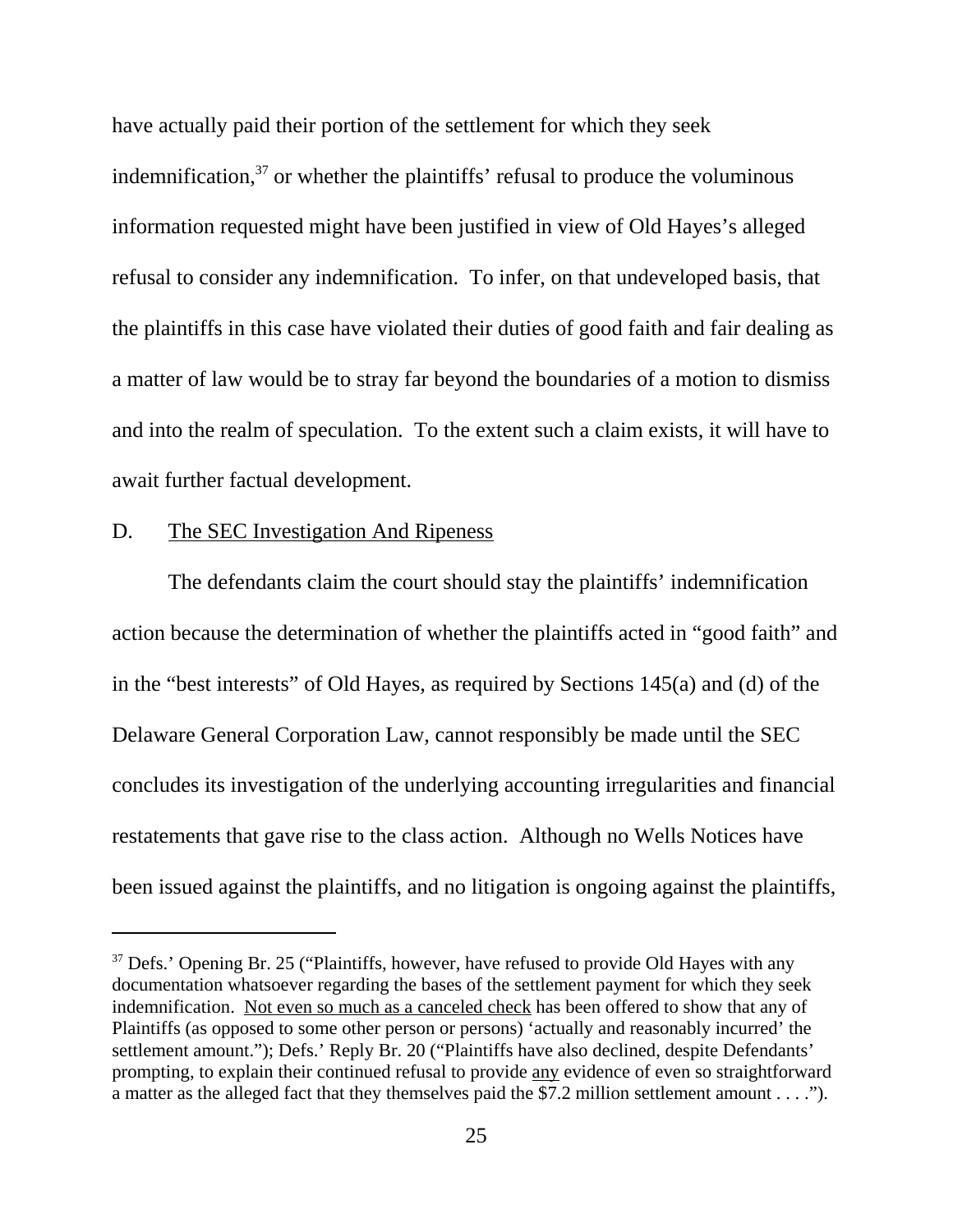Old Hayes claims that it must wait to indemnify until the statute of limitations for action by the SEC against the plaintiffs has run in 2007, or otherwise risk violating its statutory and fiduciary duties.

The defendants' reading of the indemnification agreements and bylaws runs contrary to the plain language of the indemnification agreements, as well as to well established Delaware law. As to the former point, the bylaws are quite clear in promising indemnification for any action, "whether civil, criminal, administrative, or investigative." This standard indemnification language, by enumerating the various kinds of actions for which an indemnified party might seek remedy, clearly implies that indemnification is to be treated on a case-by-case basis: a party may be indemnified for a civil action, and may also seek indemnification for a later criminal action, if it arises.<sup>38</sup> To read this language to mean that in any case where multiple causes of action could be raised the indemnified party must wait for all relevant statutes of limitations to run, or for all other possible causes of action to be disposed of, is to eviscerate the important right of indemnification on which Delaware corporations rely to secure qualified people to serve on their boards.

<sup>38</sup> *See, e.g., Witco Corp. v. Beekhuis,* 1993 U.S. Dist. LEXIS 17289, \*10 (Del. Ch. Oct. 22, 1993) (in deciding not to stay an indemnification action under 8 *Del. C.* § 145 while awaiting appeal of the underlying case, the court considered the plaintiff's entitlement to indemnification separately on three different "matters").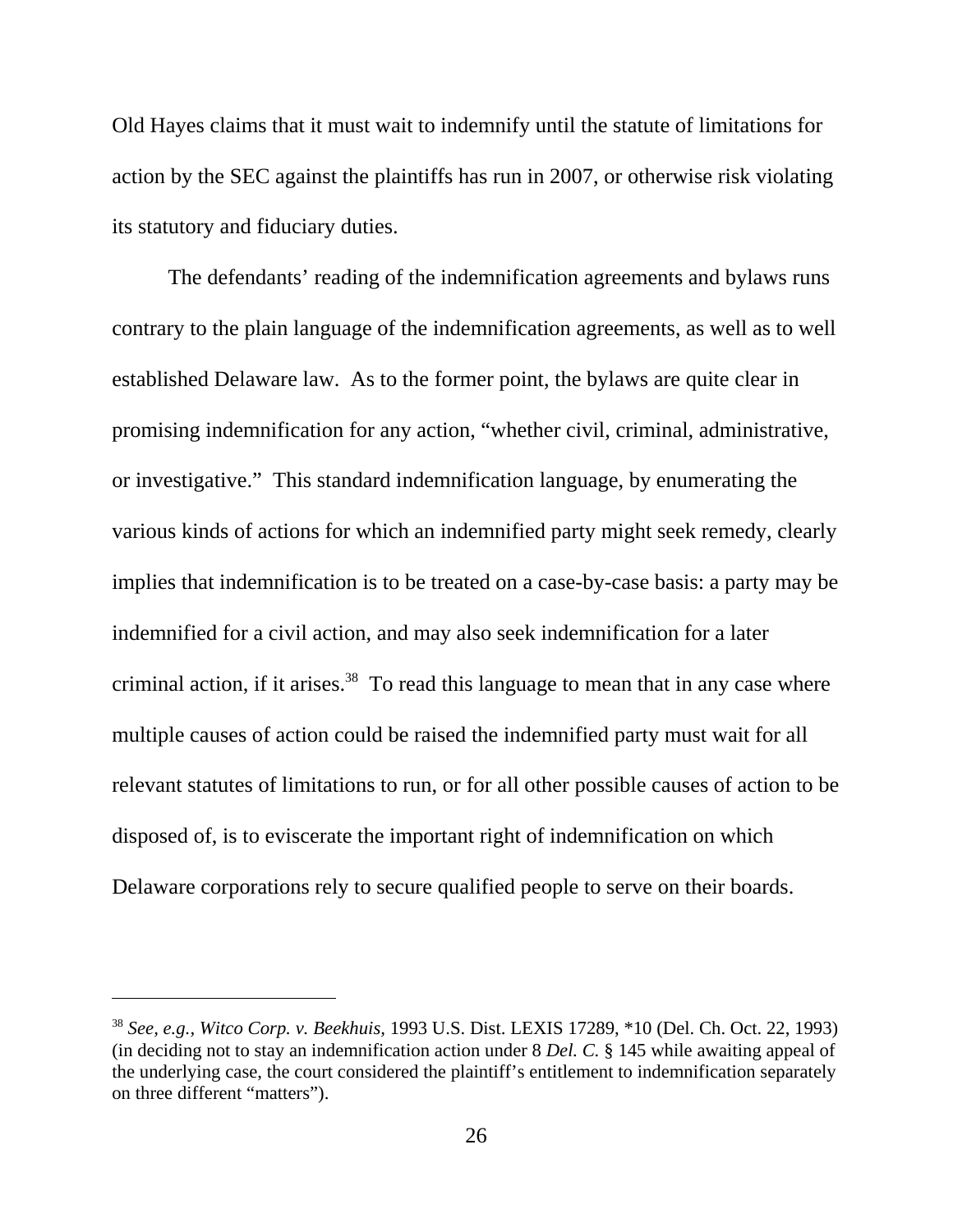The defendants primarily rely on *Scharf v. Edgcomb,*<sup>39</sup> where a corporation resisting a director's indemnification claim raised the statute of limitations as a defense. The defendant in that case argued that the three-year statute of limitations for bringing an indemnification claim had begun to run when the SEC informed the plaintiff that he was unlikely to be prosecuted. More than three years later, in the corporation's view, the plaintiff was estopped from pursuing his claim. The Delaware Supreme Court rejected the defendant's argument. Holding that the statute of limitations for indemnification claims only begins to run when the indemnitee can be "confident that any claim against him . . . has been resolved with certainty,"40 the Supreme Court ruled that the qualified nature of the SEC's assurances failed to establish that the claim against the director had been resolved, and thus the plaintiff could still timely bring his indemnification claims. Therefore, Old Hayes argues, the plaintiffs' rights to indemnification for their class action claims have also not yet accrued, because they potentially still face related SEC action on the same underlying facts.

The question presented in this case, however, is quite different than that faced by the court in *Scharf*. Here, the issue is not whether the plaintiffs' indemnification claim for any SEC investigation has begun to accrue, but whether

<sup>39 864</sup> A.2d 909 (Del. 2004).

<sup>40</sup> *Id.* at 919.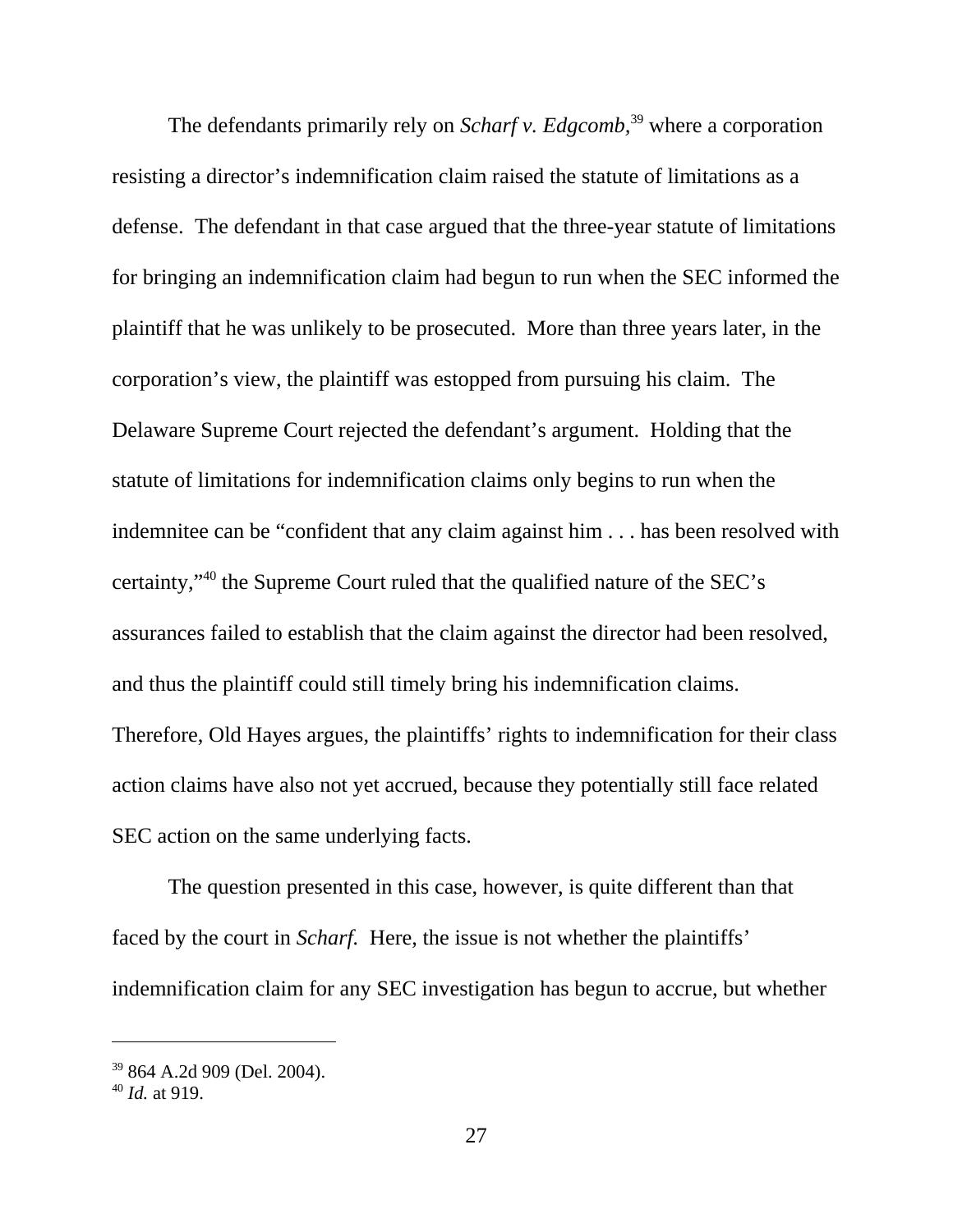the plaintiffs are due indemnification for the class action settlement, which the complaint alleges they have already paid. This court treated that separate subject in the case *Certainteed Corp. v. Celotex Corp.*<sup>41</sup> where the parties disputed a contractual indemnification provision in a merger agreement, under which the seller had promised the buyer indemnification if certain losses eventuated after the merger's closing. In resisting the buyer's contractual claims, the seller argued that those claims had become barred by laches on the third anniversary of the closing date, rather than the third anniversary of when all the losses at issue had been incurred. The buyer answered by arguing that the general rule, as cited in *Scharf,* was that indemnification claims only accrue when they have been resolved with certainty. Because that could not be until all losses had actually been paid, and because that had not yet occurred, the buyer believed that his action was still timely.

The court ruled in favor of the seller, holding that the indemnification claim accrued on the date of closing. Crucially, the court reached that conclusion by differentiating the contractual indemnification claim at issue from what it termed "common law indemnification," which it defined as "a general right of reimbursement for debts owed to third parties by the [indemnifier] as a

<sup>41 2005</sup> Del. Ch. LEXIS 11 (Del. Ch. Jan. 24, 2005).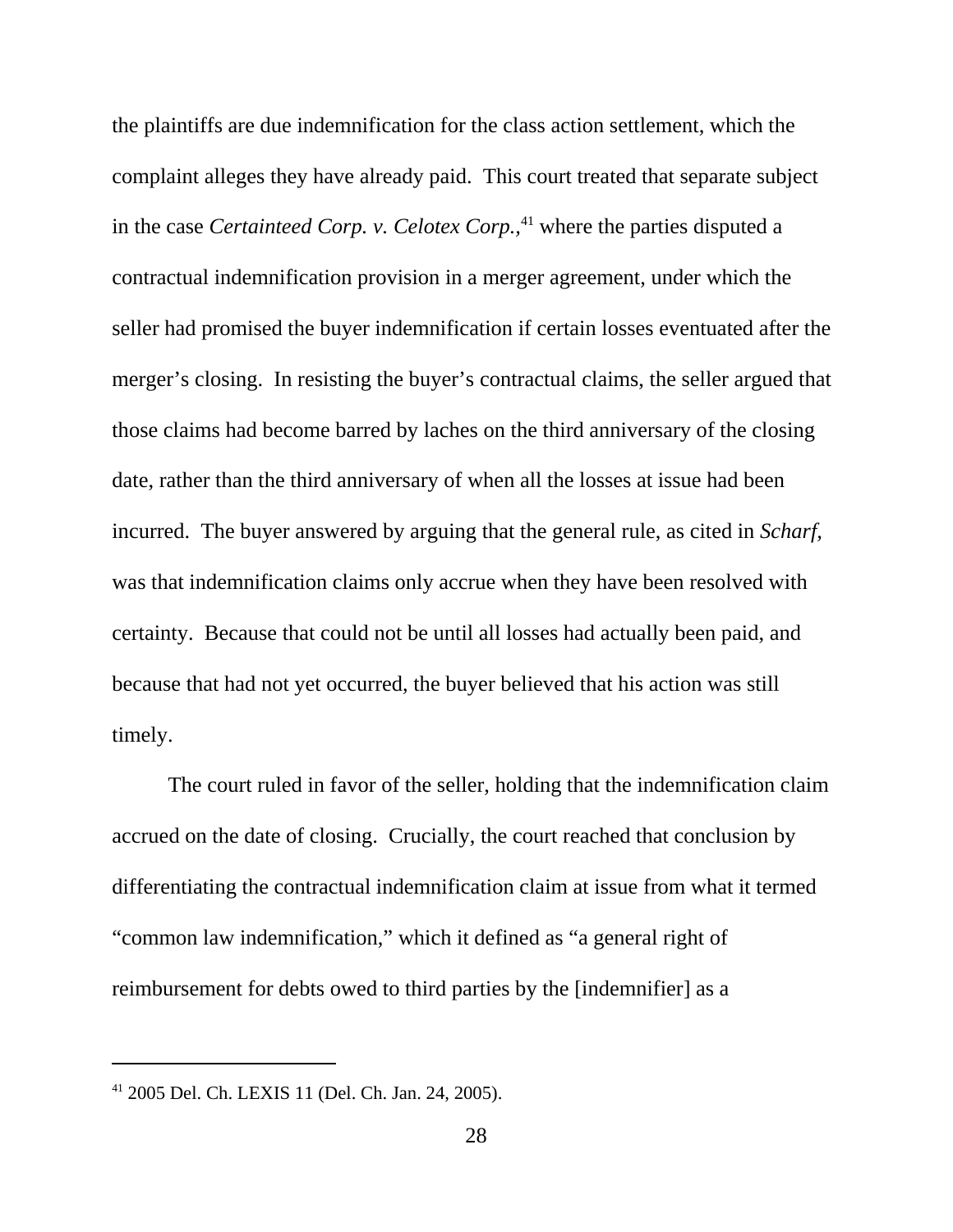secondarily-liable party."42 The "indemnification" at issue in *Certainteed,* the court held, was a term of art designed to describe a particular contractual remedy between two parties. Common law indemnification, in contrast, involves the responsibility of a third party to pay for another's liability. In those cases, "a cause of action [for indemnification] accrues after the party seeking indemnification has made payment to the third party and the dispute with that party is finally concluded."43 In other words, a claim for indemnification in the common law sense is defined by reference to a particular action, and becomes legally cognizable when payment is made to a third party on that action specifically.<sup>44</sup>

The indemnification provision in this case, of course, is a paradigmatic example of third-party indemnification. Indeed, it is precisely the kind of indemnification that was at issue in *Scharf,* on which the *Certainteed* decision relies.<sup>45</sup> The plaintiffs here wish to be indemnified by Old Hayes for liability to a third party. Further, the complaint alleges that the plaintiffs have paid \$7.2 million to certain claimants as part of a \$27.5 million class action settlement. The outside directors therefore settled a particular claim for which a sum certain was due and

<sup>42</sup> *Id.* at \*10.

<sup>43</sup> *Id.* at \*8.

<sup>44</sup> Numerous other state and federal courts have recognized that this understanding of indemnification is a blackletter rule of common law. *See, e.g., McDermott v. New York,* 50 N.E.2d 460, 461-62 (N.Y. 1980).

<sup>45</sup> *Certainteed,* 2005 Del. Ch. LEXIS, at \*8.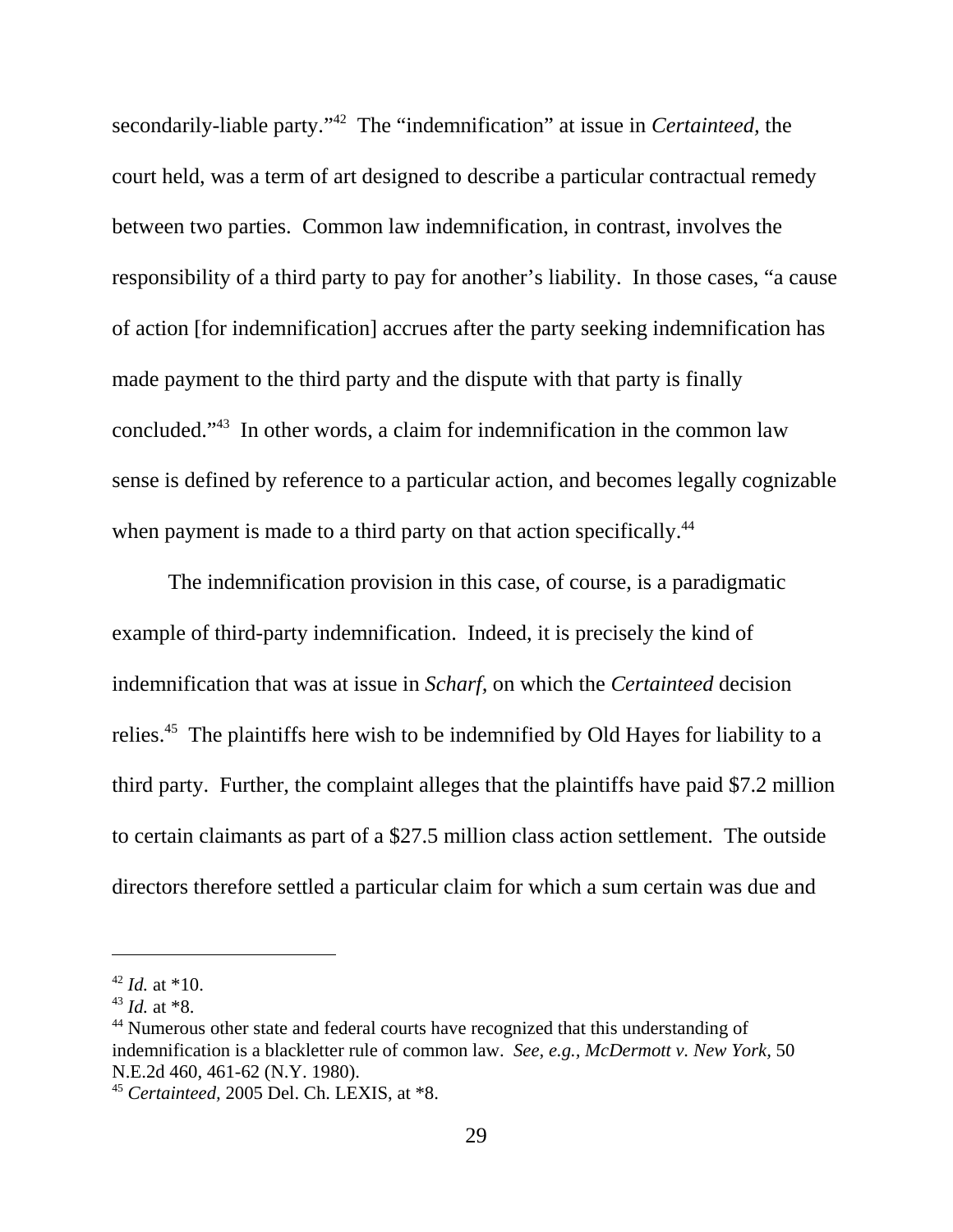allegedly paid on June 1, 2005. In other words, the plaintiffs have suffered an indemnifiable injury, separate from any injury they may suffer as a result of the pending SEC investigation.<sup>46</sup> That the SEC action concerns, in part, the same facts does not preclude a current indemnification demand. Under the language of the indemnification agreements, the plaintiffs may pursue indemnification for the class action claims now, and may also seek indemnification for the SEC action if and when it is brought.

 The defendants are right to note that Section 145 requires the board of an indemnifying company to make a full determination of whether the plaintiffs are due indemnification, including an investigation as to whether the indemnitee has acted in good faith, and in a manner reasonably believed to be in or not opposed to the best interests of the corporation.<sup>47</sup> This duty could be made easier if the SEC

<sup>46</sup> In *Simon v. Navellier Series Fund,* 2000 Del. Ch. LEXIS 150 (Del. Ch. Oct. 19, 2000), this court noted it maintained the right, as a matter of "litigative efficiency," to stay indemnification claims where an appeal of the underlying case was pending. As the court observed, in a case where the reason that the plaintiff had a right to indemnification was that the trial court had found in his favor, the court should be wary of granting indemnification when "any prior decision on [the claim] for indemnification might be undone depending on the basis of the [appeal court's] ruling." *Id.* at \*33. The defendants rely on *Simon* for their belief that this court should stay the current proceeding until the SEC investigation is concluded. In contrast to *Simon,* however, the only effect of the SEC investigation here would be to unearth additional information about the plaintiffs' behavior. If the SEC pursues a claim, and if that claim is ever brought to trial, it can have no legal effect whatsoever on the settlement reached by the outside directors and their insurers with the class action plaintiffs. This case presents none of the concerns about judicial efficiency, therefore, which were behind the court's observations in *Simon.* 

<sup>&</sup>lt;sup>47</sup> DONALD J. WOLFE, JR. & MICHAEL A. PITTENGER, CORPORATE AND COMMERCIAL PRACTICE IN THE DELAWARE COURT OF CHANCERY § 8.2(a) (2005).